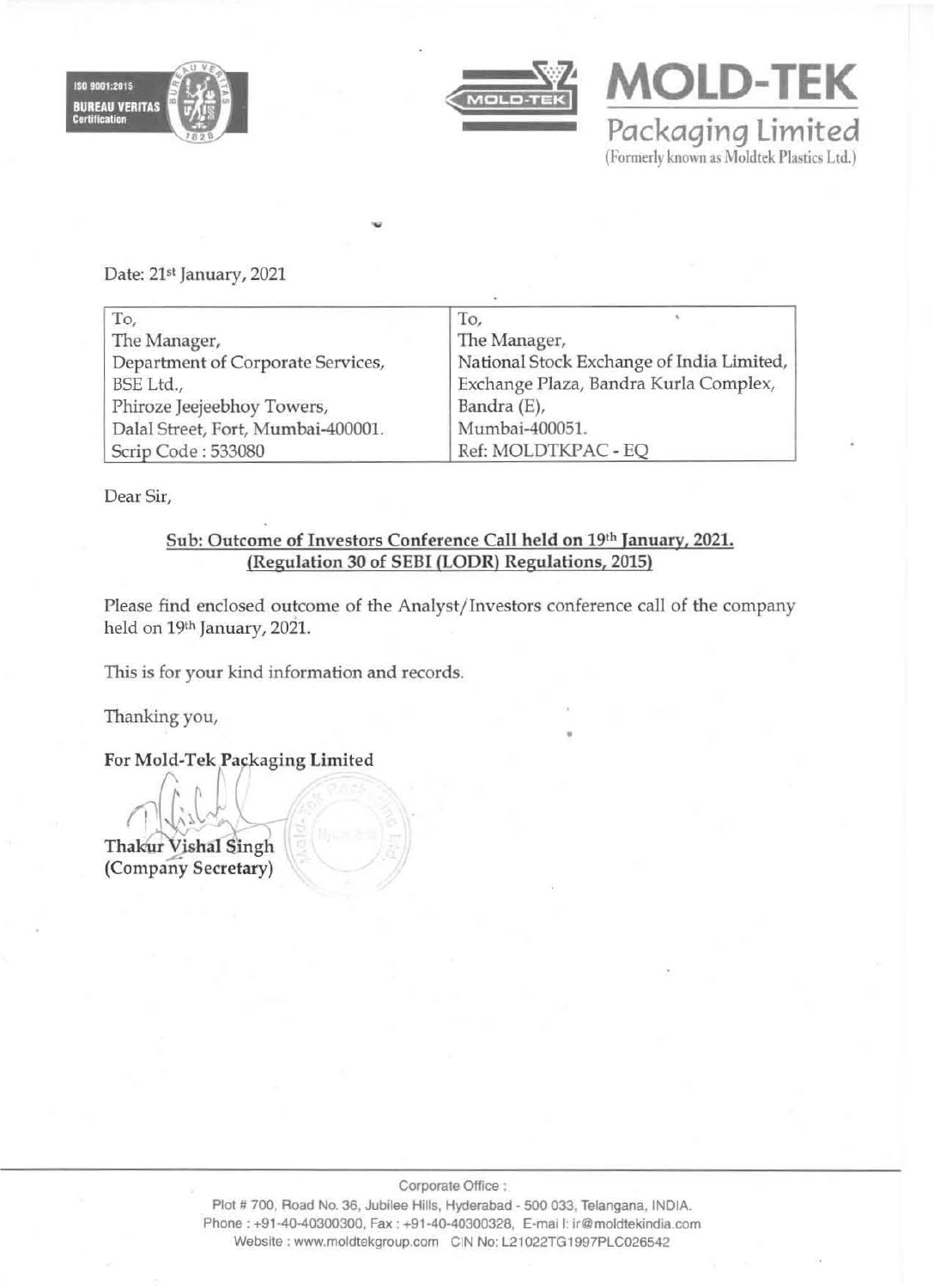

# "Mold-Tek Packaging Limited Q3 FY2021 earnings conference call"

January 19, 2021



# **ANALYST: MR. ABHISHEK NAVALGUND – NIRMAL BANG EQUITIES**

**MANAGEMENT: MR. JANUMAHANTI LAKSHMANA RAO – CHAIRMAN & MANAGING DIRECTOR - MOLD-TEK PACKAGING LIMITED**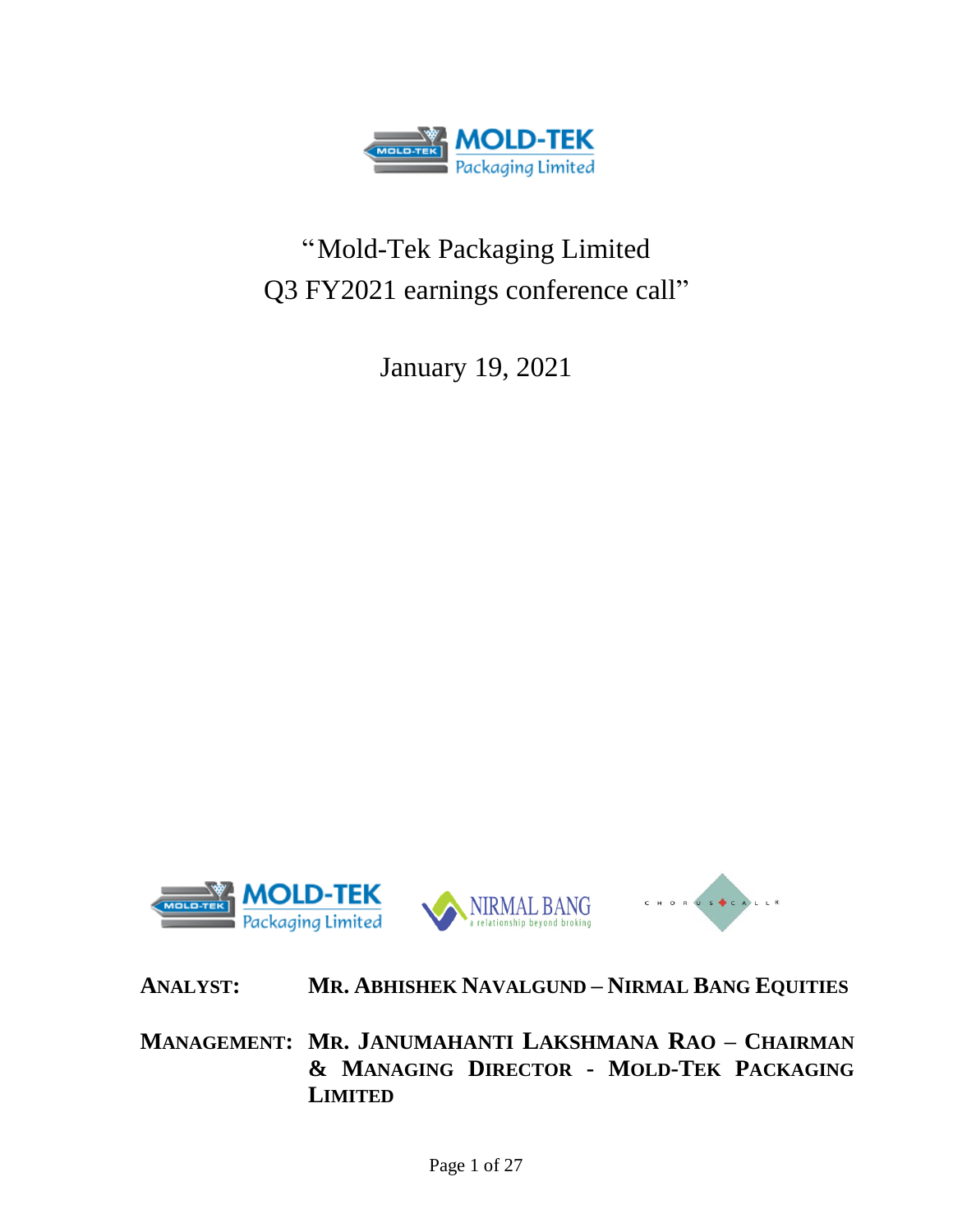

- **Moderator**: Ladies and gentlemen, good day and welcome to the Mold-Tek Packaging Limited Q3 FY2021 earnings conference call hosted by Nirmal Bang Equities Private Limited. As a reminder, all participant lines will be in the listen-only mode and there will be an opportunity for you to ask questions after the presentation concludes. Should you need assistance during the conference call, please signal an operator by pressing "\*" then "0" on your touchtone phone. Please note that this conference is being recorded. I now hand the conference over to Mr. Abhishek Navalgund from Nirmal Bang Equities. Thank you and over to you, Sir!
- **Abhishek Navalgund:** Thanks Malika. Hello everyone. I welcome you on behalf of Nirmal Bang Institution Equities on 3Q FY2021 earnings call of Mold-Tek Packaging Limited. We have with us Mr. Lakshmana Rao, the Chairman and Managing Director of the company along with the finance team of Mold-Tek. So, without further ado, I request Lakshmana Sir to start with opening comments post which we can open the floor for Q&A. Thank you and over to you Sir.
- **J. J. Lakshmana Rao:** Thanks for your interest and participation in this conference call of Q3 and nine months results. I am glad to inform you that the company has performed pretty strongly in this quarter. This is one of our best quarters so far with a volume growth of 36% in sales that resulted in a robust profit increment by 70%.

In the nutshell, we have recovered the entire deficit due to the collapse of sales in COVID period of Q1, the core COVID period, which was more than 40% drop in revenues, which we recovered fully and ended up with a 1% overall sales volume growth for the nine months period and also profits also more or less same as that of the last nine months period.

So this quarter has helped us to completely wipe out the deficit of Q1. Going forward the Q4 also looks pretty strong. It started on a very strong wicket and we hope to end the entire year on a higher single-digit growth percentage of close to 8% to 10% if plans go as per our projections.

Going forward we have many new initiatives, which include pumps and also QR coded IML development and new packs that have been launched recently for food and FMCG and the new adhesives packs being developed for one of our major clients. This will be adding for growth triggers for the coming quarters.

Our plants are also being expanded. All the three plants of Asian Paints, which are at Satara, Mysuru and Vizag as per the brands given by our client, we are expanding those capacities. Some of the machines have been received. Some of them are coming in March and by April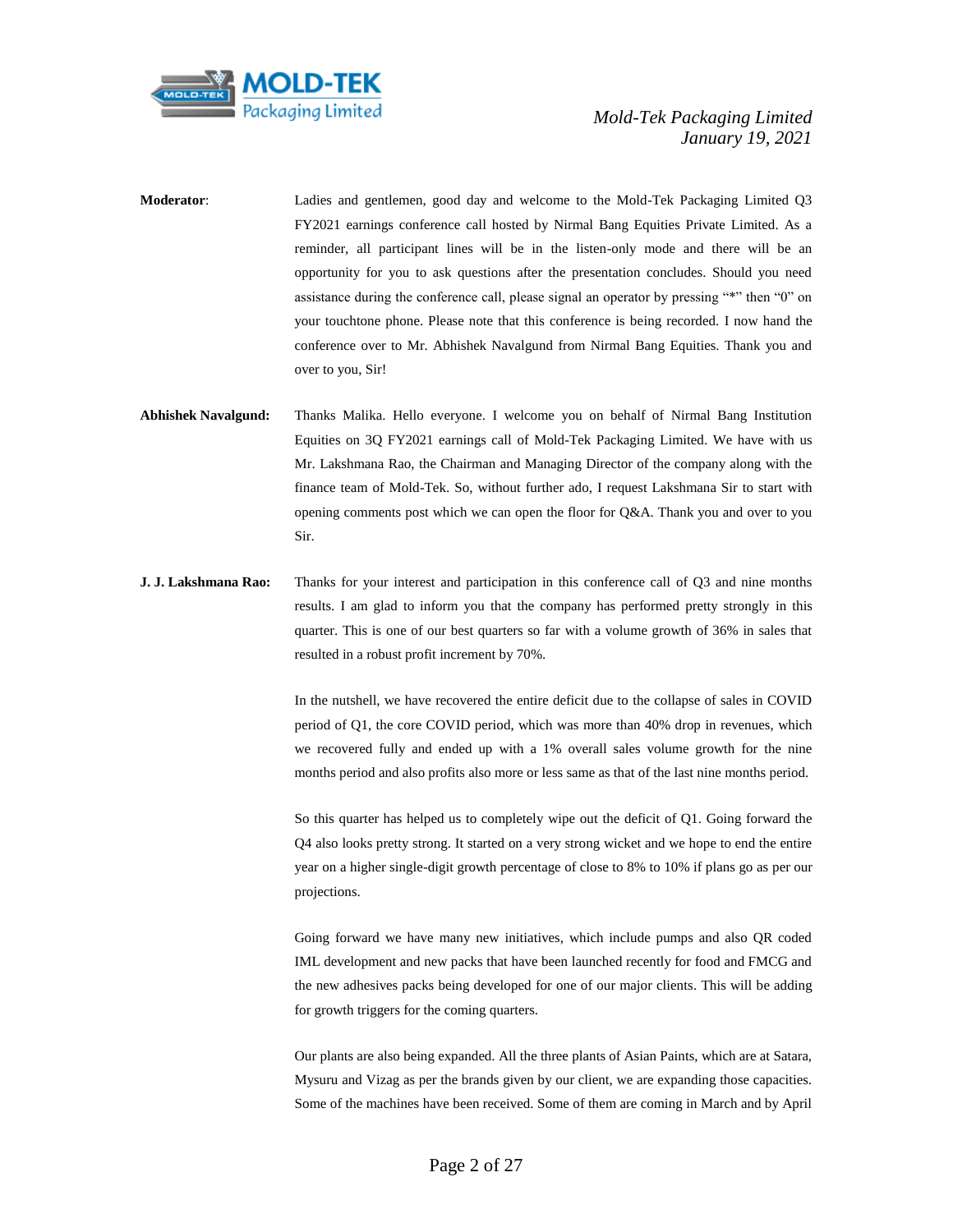

the machine capacities will be available. So the future looks strong and bright provided there is no repeat of this pandemic or any such calamities, but for that the company is well positioned and diversifying its product range to enhance the return of capital. The EBITDA margins are steadily growing up in spite of a difficult year, I am glad to inform per kg EBITDA has gone up to 36.46 in this quarter. In fact, the raw material price have shot up by more than 15% to 20% during this quarter, but we could affectively pass on this price increase to clients and could able to do the pricing at this rate for the enhancement of raw material price.

For nine months the EBITDA margin is still better than last year at 34.47 because it was very low in the Q1 at Rs.25. If you take only this quarter in isolation, it is up from 34.36% to 36.46% about 6% improvement in the EBITDA margins and even the net profit margin has gone up to 11.24% from 8.7% last year. It is more than 28% increase in the margin as such. So this is the basic information, which I want to share and definitely we will discuss more in the question and answer session. I now transfer the call back to Malika to start the question and answer session.

- **Moderator**: Thank you very much. We will now begin the question and answer session. Ladies and gentlemen, we will wait for a moment while the question queue assembles. The first question is from the line of Karan Bhatelia from Asian Market. Please go ahead.
- **Karan Bhatelia:** Congratulations for a good set of numbers. Sir can you share the numbers for IML, non-IML volumes?
- **J. Lakshmana Rao:** IML volumes are more or less steady at around at 63%, which was the case in the last full year and non-IML is around 37%, in terms of value 65.4% from IML and the balance from non-IML products.

**Karan Bhatelia:** Correct and similarly for paints, lubes and FMCG your value and volumes?

- **J. Lakshmana Rao:** Lubes has gone up actually 55.74% as against the last year full year numbers of 52.4% or you want to compare with Q3.
- **Karan Bhatelia:** Comparable number?
- **J. Lakshmana Rao:** 49% last year Q3 has now become 55.7% and 28% of lubes has come down to 22.5% and food and FMCGs from 23.7% to 21.7%. That is on quarter-on-quarter.

**Karan Bhatelia:** 23.7% to now?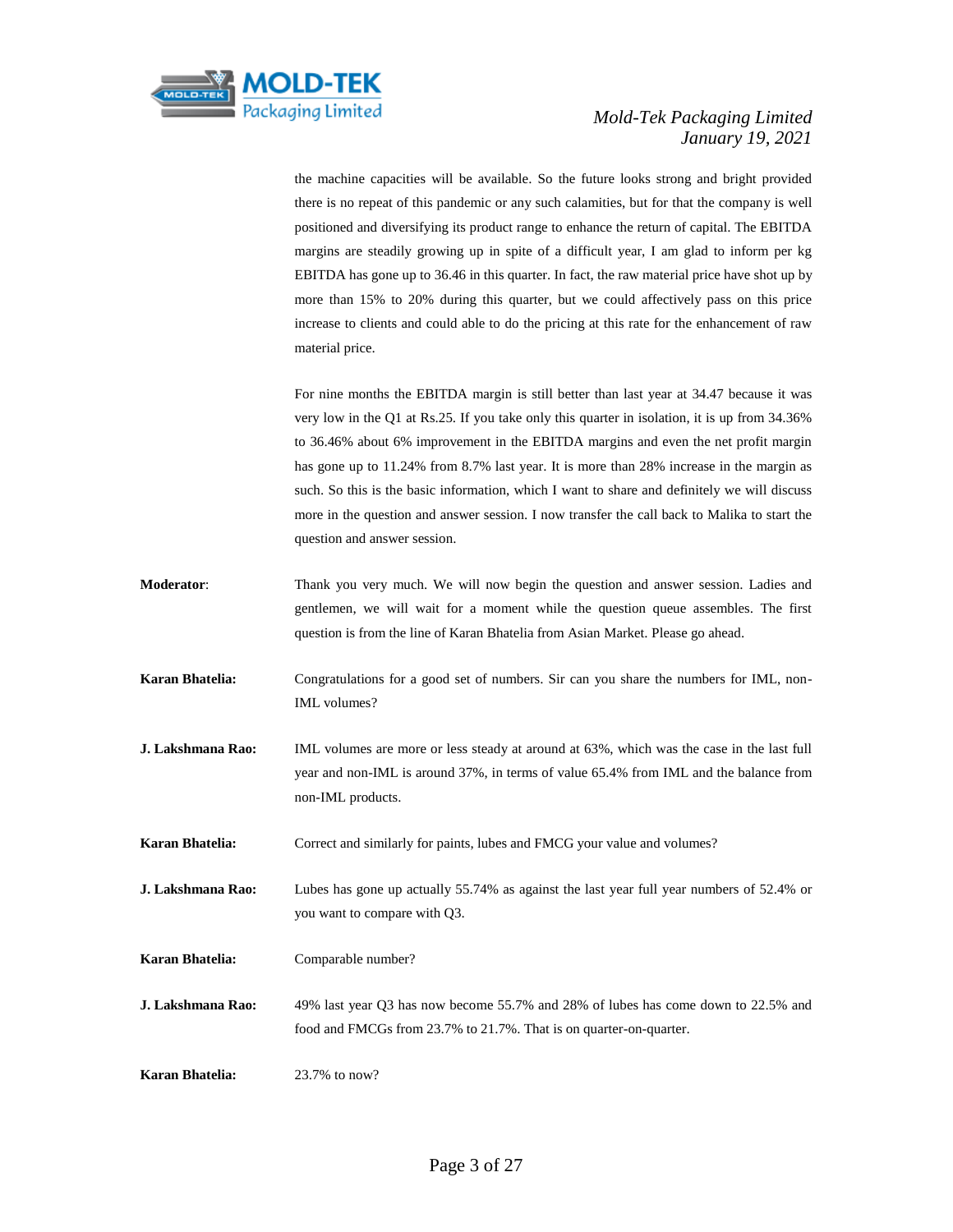

| J. Lakshmana Rao: | 21.7%. |
|-------------------|--------|
|                   |        |

- **Karan Bhatelia:** This is in terms of value?
- **J. Lakshmana Rao:** In terms of value. In terms of tonnage, it was 51.5% has become 58.9% in the case of paints. In the case of lubes 30.4% has become 24% and in the case of food and FMCG 18% has become 17% value wise.
- **Karan Bhatelia:** Value you have already given Sir?
- **J. Lakshmana Rao:** No. The value is percentage wise. What I have given in the first time is quantity. Sorry you are correct. What I gave now is tonnage. 18% has come down to 17%.
- **Karan Bhatelia:** Sir can you throw some light on the new capex that is for pumps monthly average production average of 7 million, 8 million pieces what could it do on sales and are the margins better than the IML portfolio?
- **J. Lakshmana Rao:** When the capacity utilization reaches a reasonable level of 70% to 80% obviously the profit margins will go up and they are much higher than the current even IML pricing; however, to reach that probably it may take a couple of quarters. Thankfully, we have already clients like Reckitt Benckiser, Wipro, Godrej, and Asian Paints confirming their volumes and pumps are under various levels of testing. Actually, Wipro and Godrej have taken a trial order also. Volumes will start picking up slowly from February and March, but by April I hope it will be definitely a big contributor a reasonable contributor and by the end of the year we see those capacities getting occupied at least 75% to 80% yielding a total sales of at least Rs.30 Crores for the next year and probably Rs.50 Crores to Rs.60 Crores for the year 2022-2023.
- **Karan Bhatelia:** Sir what realizations are you targeting in this may be on a per kg kind of basis?
- **J. Lakshmana Rao:** The pumps pricing is mainly there are two things not only the raw material, but also you have consumables like spring and washers, which we buy. Considering that also as a raw material because it is also a kind of variable cost, I will just give you an approximate example of Rs.6 sale value there will be Rs.2 of raw material and consumables. So you can see the rest of the Rs.4 has a value addition, which has to take care of depreciation, interest, power and labor. So we have a much better contribution than other products, but for the numbers to reach the size, it might take some time. Once it takes volume like say 5 to 6 or 7 million pieces a month, it will be contributing much higher than any of our products as of now.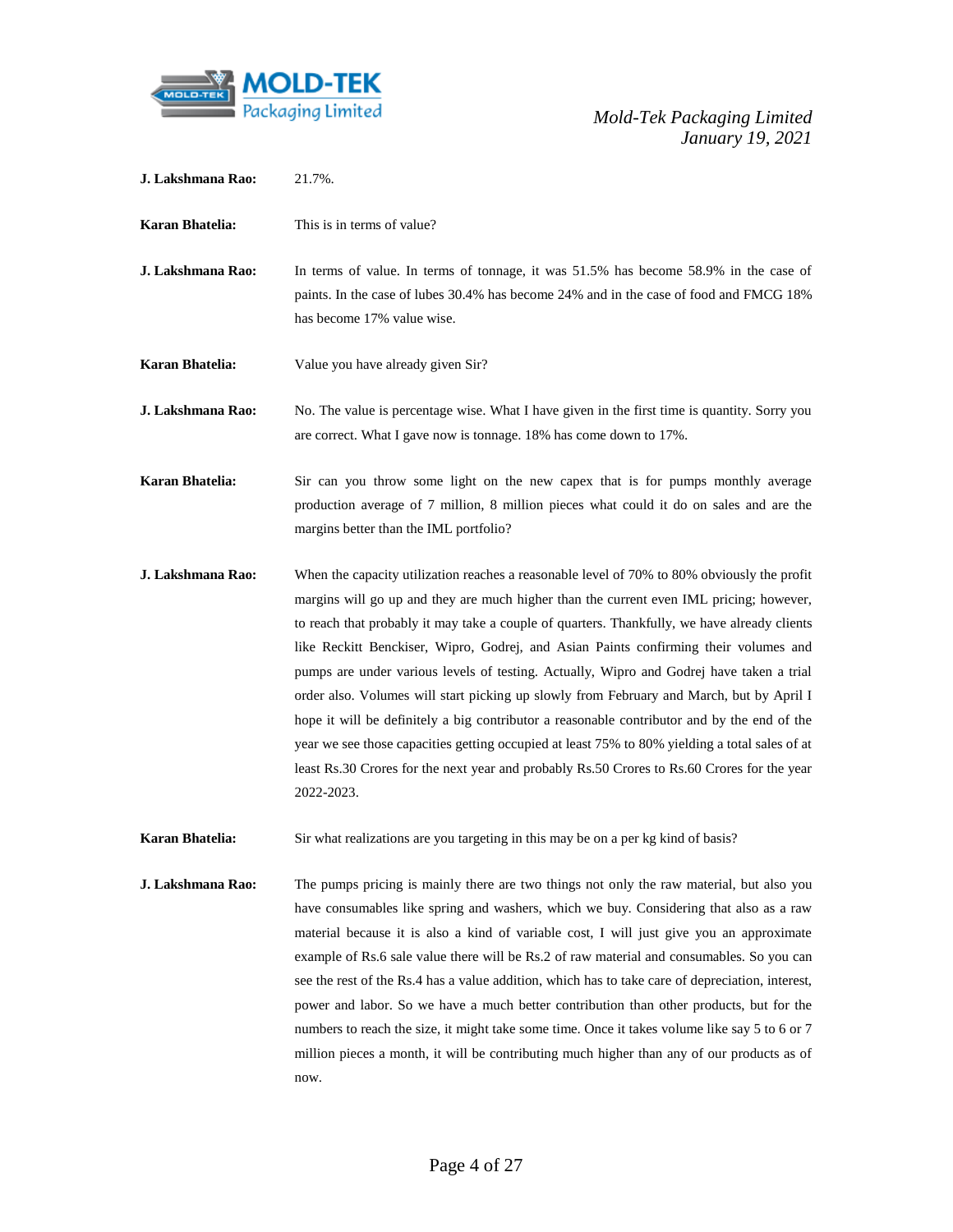

- **Karan Bhatelia:** Apart from the pumps that you mentioned in the previous concall any additions we have seen lately?
- **J. Lakshmana Rao:** Sorry in what you are asking the additions?
- **Karan Bhatelia:** Pumps any new plans that we have added lately?
- **J. Lakshmana Rao:** As of now it is basic pumps of 24mm and 28mm, but we have also plans to enhance the product range with 34mm for shampoos. We are talking with one client for the development even if the development is cleared by them it will take about five to six months to start that product, and we are also talking with another client regarding triggers. So as I told you in the last quarter once we enter into the pumps, it opens up an arena of opportunities, which can be trigger pumps, which can be small spray pumps and then shampoos pumps, and hand care and personal care containers. So it will open up a whole lot of opportunity for us. This is just an entry like what we did in IML some seven to eight years ago, an entry into a different high end product range, which can lead to a sizeable business in the coming years. It is not a three-month to six months time period. It will take at least a year or two to make this at least you know some couple of years, we can reach some Rs.100 Crores kind of segment we can create.
- **Karan Bhatelia:** Sir one last question rotating around the pump segment only, so the total capex here is somewhat Rs.30 Crores to Rs.35 Crores?
- **J. Lakshmana Rao:** No. In the pumps it is only Rs.16 Crores is the capex. This year we envisage it almost Rs.60 Crores capex including some of the machinery, which we have received late in the year, which come in this current year so this year it will be close to Rs.50 Crores.
- **Karan Bhatelia:** Total capex?
- **J. Lakshmana Rao:** For the pumps, it is only Rs.16 Crores.
- **Karan Bhatelia:** Including the working capital requirement?
- **J. Lakshmana Rao:** It is excluding working capital. I am talking about the direct.
- **Karan Bhatelia:** That is from mine. I will return back to the queue.
- **Moderator:** Thank you. The next question is from the line of Ashish Kacholia from Lucky Investment. Please go ahead.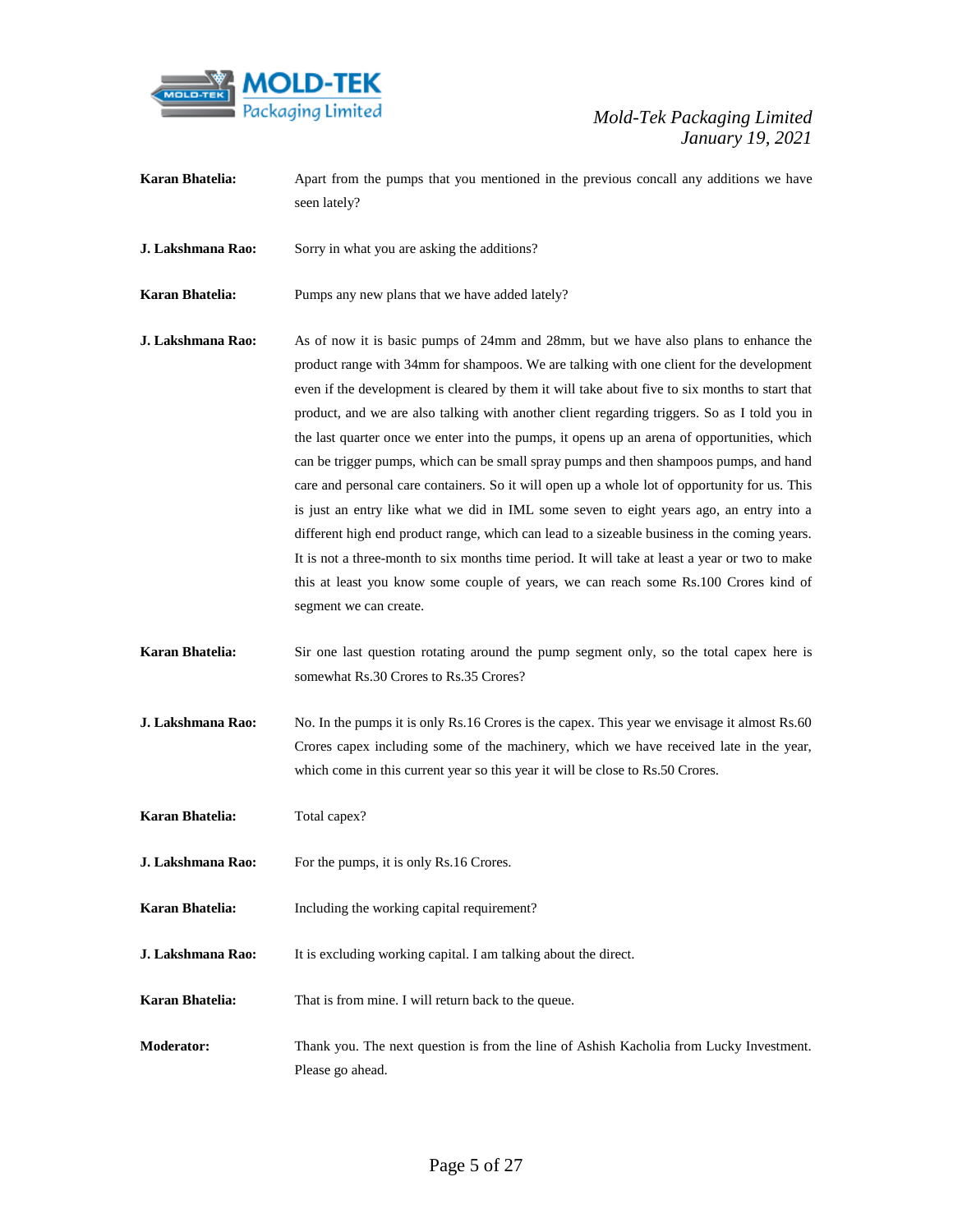

- Ashish Kacholia: Congratulations on a good set of numbers. My question is basically about the pumps business that you are entering into? In the in-mould labelling business we had some technology advantage? Do we have some technology advantage in this business, which can enable us to sustain the higher margins and value addition in this business going business going forward or you know other players can also enter and reduce the value in this segment?
- **J. Lakshmana Rao:** No, there is certainly lot of valuation in his segment here also. It is not just by molds and producing. Actually this product also is a little technically complex product involving very precision molding and assembly, so none of our Indian present pump manufacturers have used automatic filling lines. There are some Indian made semiautomatic machines for assemblies, but we went ahead for fully automatic including online testing machines and then in the molds there are a lot of complexities that involve these pumps will be checked for 600 mercury pressure for leak assistance and most of the pumps that are there in the country today fail at that level and so we make sure that the pump components are designed in such a manner that we have complete control on the quality of the outcomes and going forward widening the product range, utilizing some of these components of some extra capacities in particular pump let us say 24mm cap pump, we can utilize couple of components of 28mm also thereby reducing the number of molds and enhance investment. These kind of technical tricks of the trade are not available with each and everybody who does not have tool room capacities and abilities to design their own products. So that way there is a kind of threshold for competitors and there is also widening of the product range is very important and able to give volumes is another area in pumps we generally notice. Even if you use couple of I do not want to name the brands the top brands in hand wash you will notice that the pumps will not work after a few strokes in India because of the ventilation system of the pumping is very bad because that makes the mold easier. So people adopt those easier molds to give a substandard product. Of course, in China there is a lot of improvements and those quality pumps are not even made in India as of now. So we are directly going into a step ahead to go with that kind of quality and ventilation in the pump. So you are sure of the pump working for say 4000 to 5000 clicks. So this kind of high quality and high volume lines with fully online testing I can say we are the first to start in India.
- **Ashish Kacholia:** Sir my other question is you mentioned a number of say Rs.100 Crores sales from this particular line of business for that how much capex we will need? How much capex will we need to reach that Rs.100 Crores sales from this segment?
- **J. Lakshmana Rao:** See currently this Rs.15 Crores what we invested if it fully runs let us around 8 million a month we are talking about almost 90 million pieces in a year at Rs.6. We are talking about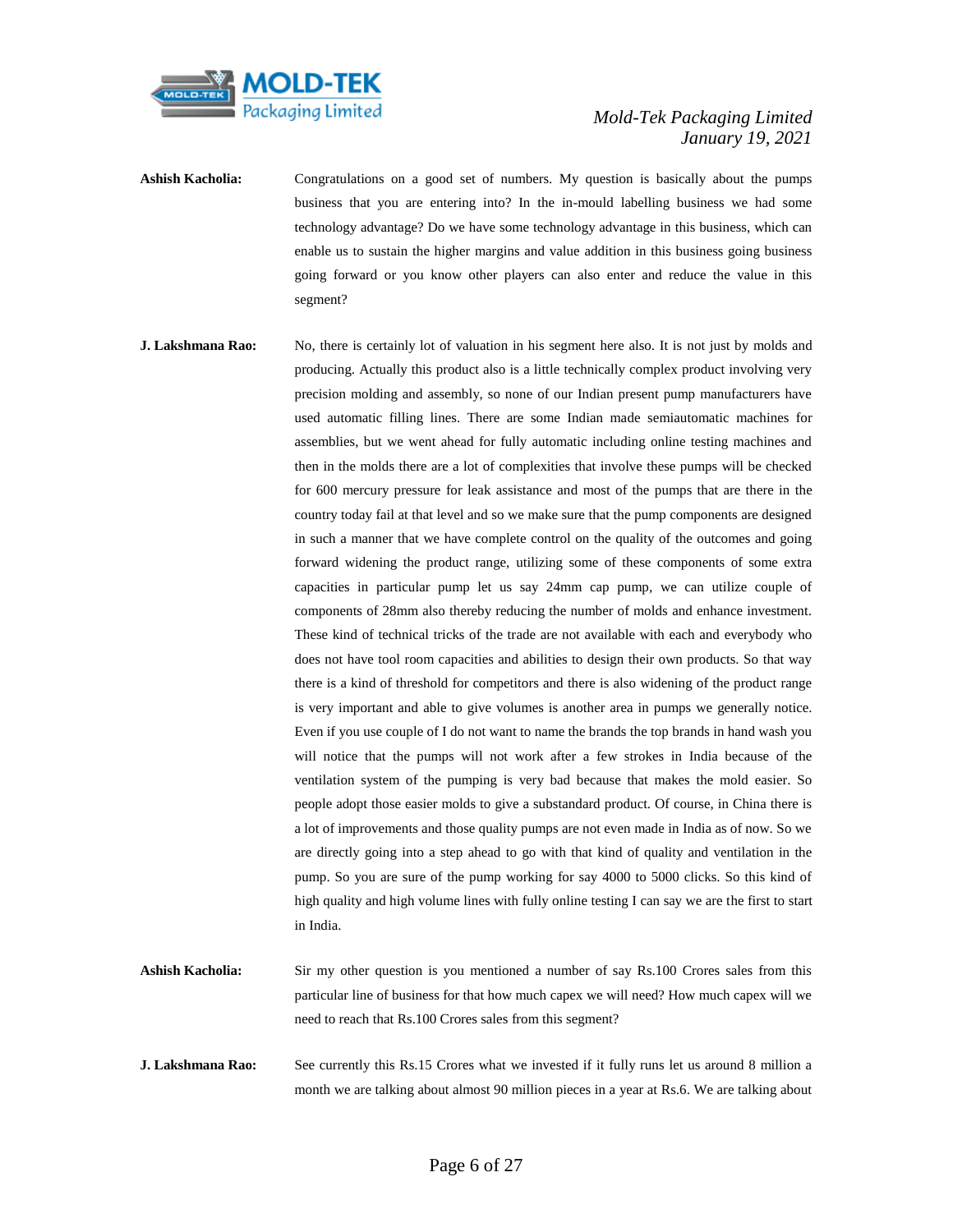

Rs.54 Crores to Rs.55 Crores kind of turnover. So Rs.15 Crores and Rs.54 Crores to reach 100 you may need another Rs.15 Crores investment.

Ashish Kacholia: Just on the other regular lines of business what is the kind of growth rate we are seeing over the next two to three years given that we are now COVID seems to be behind us now?

**J. Lakshmana Rao:** The paint segment is pretty strong growing very rapidly and I am glad that a couple of our brands of Berger and Nerolac also have adopted IML so the IML in paint is slowly increasing, which was much lower compared to lubricants and paint sector is expanding rapidly. Berger is setting up a plant in Kanpur area. It is supposed to go on steam by the end of 2021. I think now they are going into the end of 2022 kind of timeline. We are going to be there in Kanpur by that time. We are now starting this year middle of this year a small premises there, which will be expanded by the end of year 2022 to be ready to catch up with the Berger's requirements. So going forward we see the paint segment will still strongly contribute to our growth, but food and FMCG, which has taken a beating in this year due to drop in ice cream sales and also Cadbury's lickable sales, which are now coming back on track in both these segments would be again back on growing track next year. So we hope to see the food and FMCG, which has been growing at around 23% to 25% will continue to grow even at 30% to 35% in the coming quarters if normalcy prevails.

**Ashish Kacholia:** Overall then the segment should grow in 15% to 20% kind of number?

- **J. Lakshmana Rao:** It is currently 21%, 23% last year and this year nine months it is around 24.5%. So probably next year it should go up to 27% to 28% because the paint also will grow rapidly. So as a number both the numbers will compete. So the 52% to 55% bracket for paint will continue to be there because our plants at Asian Paints plants Satara, Mysuru and Vizag all three are being expanded. We are expanding those capacities marginally not very marginal, but something like around 12% to 15% in one plant and I think 20% in another plant. All these volumes will be adding to the growth of paint segment. So paints also will be growing. Hence in the overall picture the number might go up from 23% to 24% to 27% and 28%.
- **Ashish Kacholia:** My question was basically the overall growth of this segment itself for us? Could we be growing at say 20% kind of a number for the next year?
- **J. Lakshmana Rao:** 20%, I will be very disappointed because this year in spite of ice creams completely washed out; we grew by around 22%. So we should aim at least 30% to 35% growth for food and FMCG next year.
- **Ashish Kacholia:** For food and FMCG 30% to 35% and for the paints and lubricants business?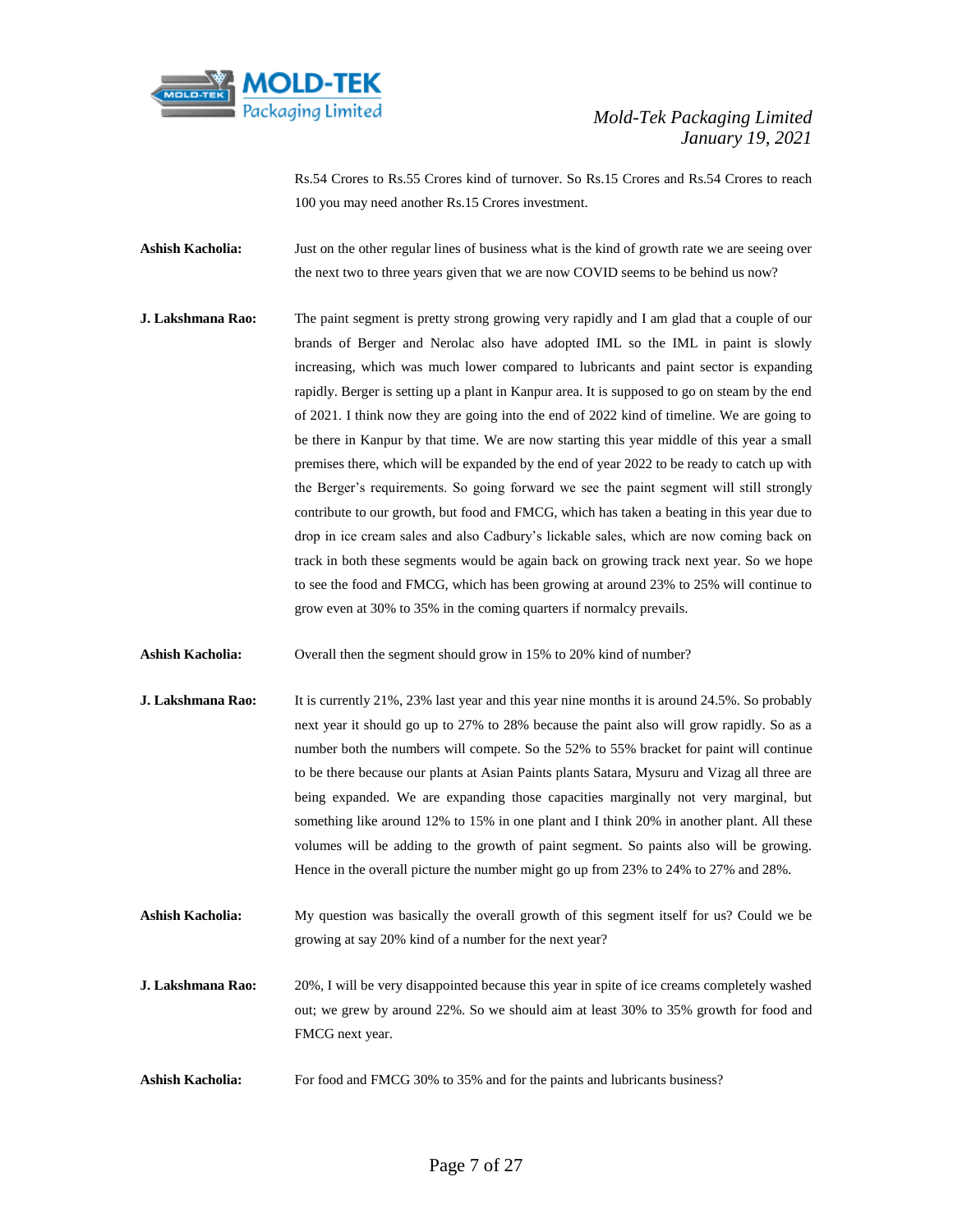

| J. Lakshmana Rao:       | Lubricants growing is difficult. As I told you it is kind of matured industry.                                                                                                                                                                                                                                                                                                                                                                                                                                                                                                                                            |
|-------------------------|---------------------------------------------------------------------------------------------------------------------------------------------------------------------------------------------------------------------------------------------------------------------------------------------------------------------------------------------------------------------------------------------------------------------------------------------------------------------------------------------------------------------------------------------------------------------------------------------------------------------------|
| <b>Ashish Kacholia:</b> | Matured industry and paints?                                                                                                                                                                                                                                                                                                                                                                                                                                                                                                                                                                                              |
| J. Lakshmana Rao:       | Probably 5% to 7% as per the economy it may grow, but paint industry we can still see a<br>growth coming in the tune of around 20%.                                                                                                                                                                                                                                                                                                                                                                                                                                                                                       |
| <b>Ashish Kacholia:</b> | 20% so that means we are taking share from the non-IML segment is that the case because<br>the industry is not growing at that pace Sir?                                                                                                                                                                                                                                                                                                                                                                                                                                                                                  |
| J. Lakshmana Rao:       | Actually non-IML to IML we stopped counting because if that really happens the numbers<br>can shoot up in our case because the majority of our competitors have not really even today.<br>The shift in a big way is not happening. So 18% to 20% growth in paint segment is still<br>possible. Lubes I may be happy even if it sits around 5%.                                                                                                                                                                                                                                                                            |
| <b>Ashish Kacholia:</b> | And lube is what percentage of our sales?                                                                                                                                                                                                                                                                                                                                                                                                                                                                                                                                                                                 |
| J. Lakshmana Rao:       | Sorry. Lubes, is 22.5% we say.                                                                                                                                                                                                                                                                                                                                                                                                                                                                                                                                                                                            |
| <b>Ashish Kacholia:</b> | So just about 25% of our sales is not going to grow much, but the other segments are all<br>going to be growing fast? I mean that is the summary?                                                                                                                                                                                                                                                                                                                                                                                                                                                                         |
| J. Lakshmana Rao:       | Exactly. That is very simple. Yes.                                                                                                                                                                                                                                                                                                                                                                                                                                                                                                                                                                                        |
| <b>Ashish Kacholia:</b> | Excellent Sir. Great Sir. Thank you very much. All the very best.                                                                                                                                                                                                                                                                                                                                                                                                                                                                                                                                                         |
| <b>Moderator:</b>       | Thank you. The next question is from the line of Malhar Manek an Individual Investor.<br>Please go ahead.                                                                                                                                                                                                                                                                                                                                                                                                                                                                                                                 |
| <b>Malhar Manek:</b>    | I was reading your Annual Report of FY2019-2020 and one individual customer has around<br>40% to 41% of the revenue so what is your view on the customer concentration rate?                                                                                                                                                                                                                                                                                                                                                                                                                                              |
| J. Lakshmana Rao:       | See this 41% is not a correct statement. Probably it is around 35%. It should be from a<br>single client. Going forward, our commitments and their dependency also is pretty strong<br>and longstanding. Since 1989, Asian Paints have been our major client and today on their<br>commitment, we set up three plants at Satara, Mysuru and Vizag, which are contributing to<br>their sales and in the plants nearby and yes the risk of dependence on a single client will<br>always be there, but their dependency on us and their requirements also are pretty strong<br>and we foresee no problem in the near future. |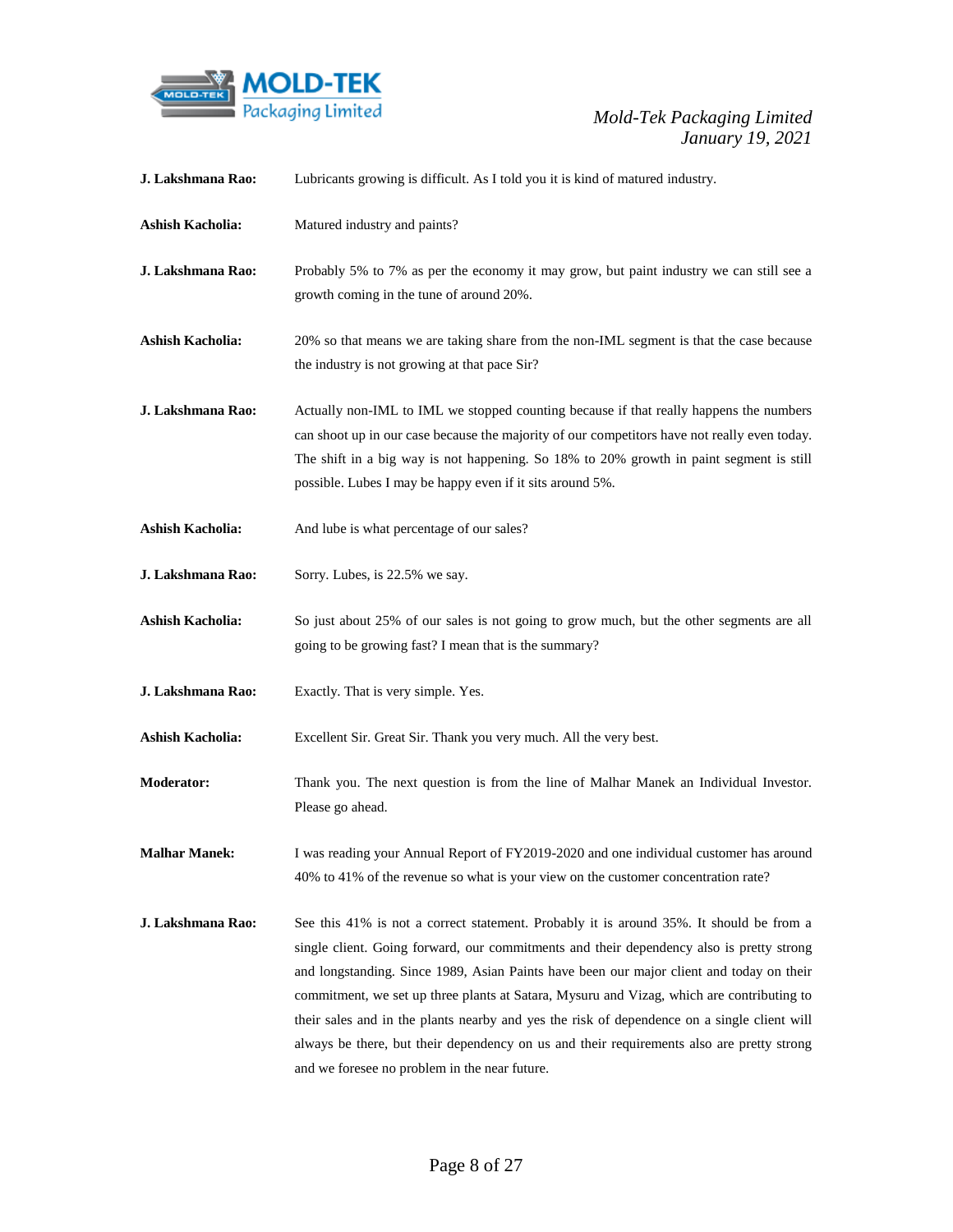

| <b>Malhar Manek:</b>      | Okay so that customer who has 35% is Asian Paints right?                                                                                                                                                                                                                                                                                                                                                                                                                                                                                                                         |
|---------------------------|----------------------------------------------------------------------------------------------------------------------------------------------------------------------------------------------------------------------------------------------------------------------------------------------------------------------------------------------------------------------------------------------------------------------------------------------------------------------------------------------------------------------------------------------------------------------------------|
| J. Lakshmana Rao:         | Yes, Asian Paints.                                                                                                                                                                                                                                                                                                                                                                                                                                                                                                                                                               |
| <b>Malhar Manek:</b>      | Okay and also 3.42% of the promotor holding is pledged so is there any plans to reduce this<br>in the future?                                                                                                                                                                                                                                                                                                                                                                                                                                                                    |
| J. Lakshmana Rao:         | The pledge amount has come down considerably. It used to be close to 10% a year ago. I<br>think it is now around 3% and some individuals who have some personal needs might have<br>borrowed on that. I am not really concentrating on that because our promoters group is not<br>only their core people are five to six people and some extended family and friends are there<br>and whom I do not monitor closely. Majority of the big shareholders or big promotors who<br>constitute say 80% of the overall promoters group they do not have any sizeable pledges at<br>all. |
| <b>Malhar Manek:</b>      | Sir Mold-Tek Packaging is one of the promoters of Mold-Tek Technology, but Mold-Tek<br>Technology is also one of the promoters of Mold-Tek Packaging so it seems like quite a<br>complex structure so can you please elaborate on this?                                                                                                                                                                                                                                                                                                                                          |
| J. Lakshmana Rao:         | There is nothing to elaborate. As you correctly said there is scaffolding on both sides. The<br>second scaffolding has happened only in the recent past. Mold-Tek Technologies buying a<br>stock of packaging to some extent a very nominal 1 lakh shares and warrants all put<br>together, but packaging has been holding almost 9% of technologies for the last several<br>years. So that is just a point of some convenience and cash flow availability that has made<br>us to make technologies also buy into packaging. No basic map behind that.                           |
| <b>Moderator:</b>         | Thank you. The next question is from the line of Naushad Chaudhary from Systematic.<br>Please go ahead.                                                                                                                                                                                                                                                                                                                                                                                                                                                                          |
| <b>Naushad Chaudhary:</b> | Thanks for the opportunity and congrats on a good set of numbers Sir. Just a clarification on<br>Rs.100 Crores of revenue, which you are targeting from pump segment so by which year<br>we expect this Rs.100 Crores to touch?                                                                                                                                                                                                                                                                                                                                                  |
| J. Lakshmana Rao:         | I think it may take three years starting around Rs.25 Crores to Rs.35 Crores in the next<br>financial year FY2021-2022. May be it may go up within three years to Rs.100 Crores less<br>not necessarily pumps. It could be pumps, triggers, sprays and related products of health<br>and personal care.                                                                                                                                                                                                                                                                          |
| <b>Naushad Chaudhary:</b> | Okay and what is the margin and profile of this category and what are the trade terms in<br>terms of credit policies and other stuff?                                                                                                                                                                                                                                                                                                                                                                                                                                            |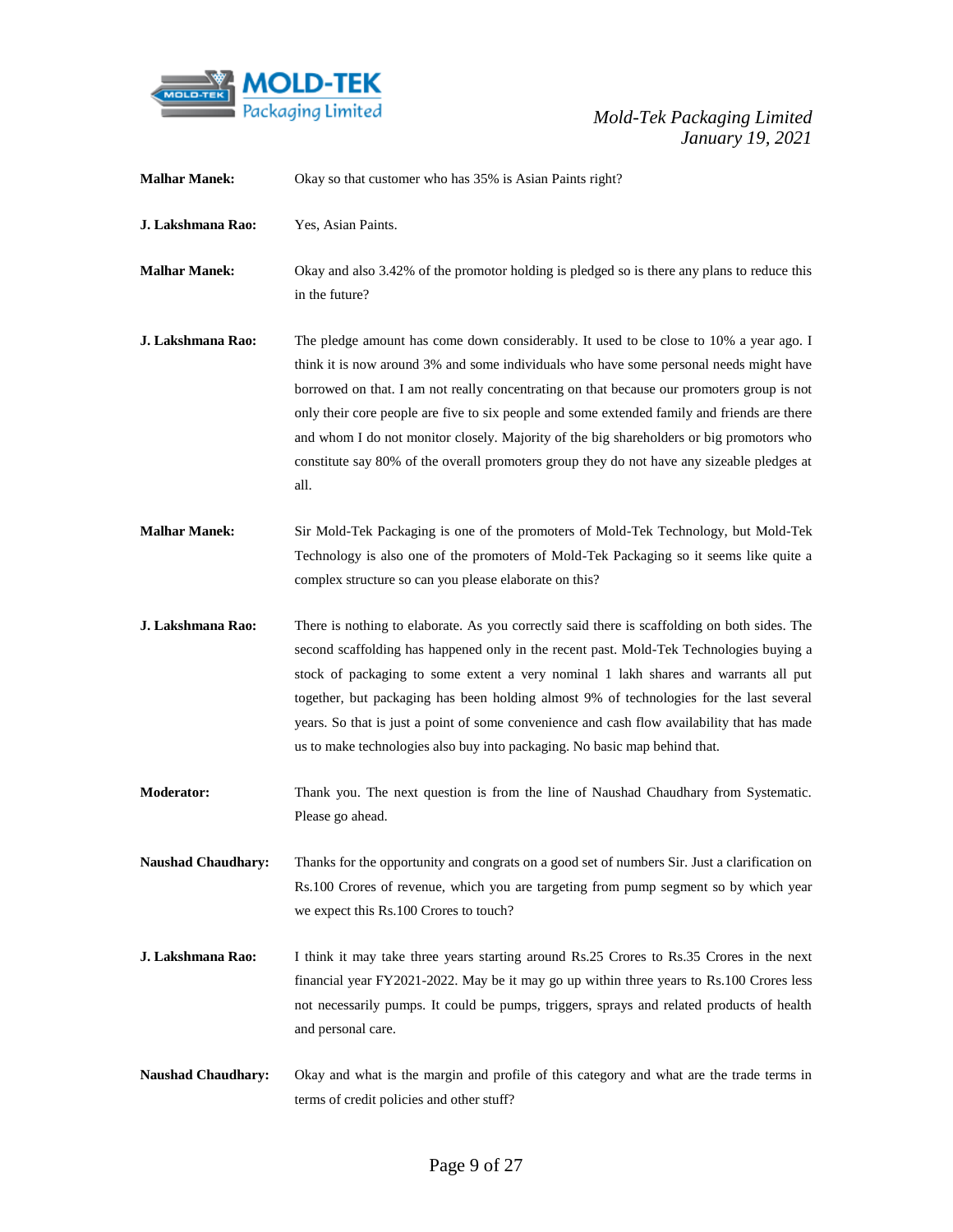

| J. Lakshmana Rao:         | See we will be dealing mostly with all major FMCG companies like Wipro, Godrej, Apollo,<br>Asian Paints, then Hindustan Lever, and Reckitt Benckiser and others, so there is no<br>concern about credit period. They generally ask 30 to 60 days, but if at all we deal with<br>smaller clients where their volumes are low and price realization is better. The credit terms<br>are not a point of concern because all our major clients are world class MNCs like Reckitt<br>Benckiser, Procter & Gamble, Asian Paints, Apollo Hospitals, Godrej, and Wipro. So these<br>clients we do not worry about credit period and if we deal with any smaller clients we will<br>be definitely tightening on the credit terms may be again as delivery or advance. |
|---------------------------|-------------------------------------------------------------------------------------------------------------------------------------------------------------------------------------------------------------------------------------------------------------------------------------------------------------------------------------------------------------------------------------------------------------------------------------------------------------------------------------------------------------------------------------------------------------------------------------------------------------------------------------------------------------------------------------------------------------------------------------------------------------|
| <b>Naushad Chaudhary:</b> | Sir overall I wanted to understand the profitability of this category if I have to compare in<br>your existing segment would it be similar to paint or F&F or lube what would it be?                                                                                                                                                                                                                                                                                                                                                                                                                                                                                                                                                                        |
| J. Lakshmana Rao:         | It will be similar to F&F and could be better also as we improve the capacity utilization, but<br>for the record you can take it for the calculations you can consider it F&F level.                                                                                                                                                                                                                                                                                                                                                                                                                                                                                                                                                                        |
| <b>Naushad Chaudhary:</b> | So more than 30% to 35% of EBITDA margin?                                                                                                                                                                                                                                                                                                                                                                                                                                                                                                                                                                                                                                                                                                                   |
| J. Lakshmana Rao:         | It should be.                                                                                                                                                                                                                                                                                                                                                                                                                                                                                                                                                                                                                                                                                                                                               |
| <b>Naushad Chaudhary:</b> | Okay and in terms of our overall EBITDA margins Sir what I see now that the raw material<br>prices are sharply going up and we have seen in this quarter some dip in our gross margin as<br>well so any commentary on the raw material going forward Sir?                                                                                                                                                                                                                                                                                                                                                                                                                                                                                                   |
| J. Lakshmana Rao:         | Raw material is still strong. There is a couple of plants shutdown in Europe and Middle<br>East is the reason they are citing. I do not know really. I heard one of them is true that there<br>was plant shutdown. That is one of the reasons for shortage and price increase. Even now in<br>January the price has stabilized. There is no increase in this month and going forward at this<br>level, I do not see an opportunity for them to further increase the prices and some Korean<br>supplies are just also coming into the market I heard. So raw material price may stabilize at<br>this level, but it cannot stay here forever. May be in a quarter or two they will again go<br>down is my guess.                                              |
| <b>Naushad Chaudhary:</b> | Let us assume if it is stabilized at this level do you see your margin is going up further<br>because you take typically one to one and a half-month to pass on the increase raw material<br>prices and what are the opportunities?                                                                                                                                                                                                                                                                                                                                                                                                                                                                                                                         |
| J. Lakshmana Rao:         | Yes you are correct. Already last quarter we suffered some bit of price increase has been<br>absorbed by our own profit. That is why the EBITDA per kg has come down from Rs.37.22<br>to Rs.36.46 just a drop of less than rupee, but if you just notice the price has gone up by<br>almost 20% from as low as Rs.88 to Rs.89 the price has gone up to Rs.108. That means we                                                                                                                                                                                                                                                                                                                                                                                |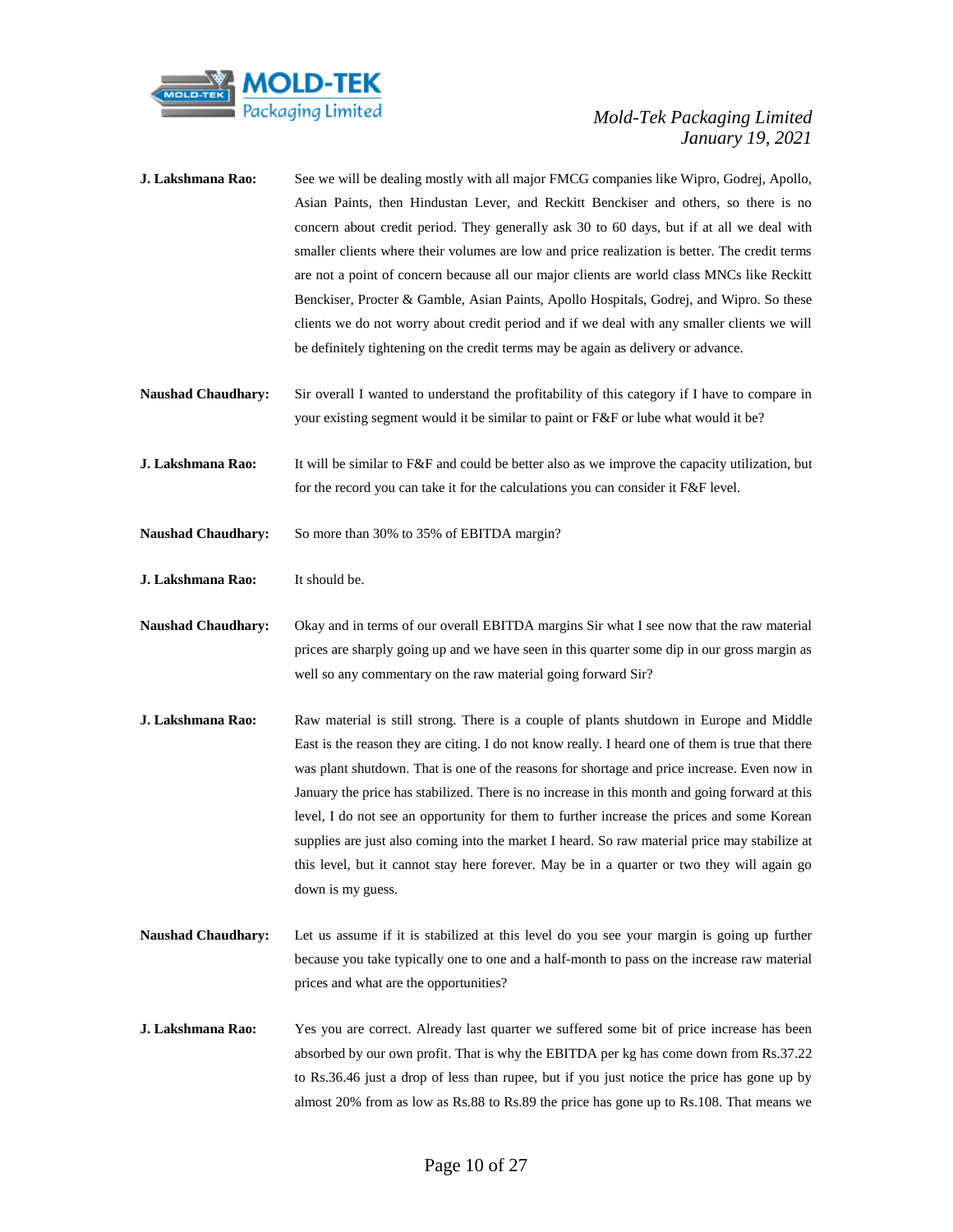

could just Rs.1 per kg is nothing when compared to Rs.17 to Rs.18 price increase in the raw materials. So we could either absorb the pricing by cost control or pass it on the clients wherever it is possible to retain or profitability. Probably going forward already the prices have increased a couple of months ago and there have been steady for the last one month so most of the clients would have increased their prices starting from January to February. So this quarter we may be able to sustain or might improve back to Rs.37 level so you can see our profit margin and EBITDA margins staying in that range of Rs.36 to Rs.37 for the next quarter also.

**Naushad Chaudhary:** Thank you.

**Moderator:** Thank you. The next question is from the line of Nidhi Chandak from Roha Asset Managers. Please go ahead.

- **Riddhima Chandak:** Thank you for the opportunity Sir. I am Riddhima Chandak from Roha Asset Managers. My question is on our capacity so as we are expanding our capacity in the paint segment and also coming up with the new capacity of pumps so what would be our total capacity expansion and in total how it is?
- **J. Lakshmana Rao:** It was 37 tonnes as of March 2020 and now currently it has been expanded to 41500 including pumps. We have added about 3000 tonnes in other segments including paint, lube and food. I do not have breakup of that and for pumps it is about 1000 tonnes of material connection. It is close to 1 Crores pumps per annum at around 11 grams so you can say approximately the capacity of 1000 tonnes. So as of today the capacity has been enhanced to 41400 and we are adding some more machines at Vizag, Mysuru, and Satara put together that is another 3000 tonnes. That will be operative by April I can say. Some of them are coming in March. Some machines are coming at the end of March. So affectively from April, we have another 3000 tonnes. So totally 7500 tonnes you can say is the addition during the current year that is close to 20%.
- **Riddhima Chandak:** So that means by the end of FY2022 our total capacity would be approximately 44500 tonnes?
- **J. Lakshmana Rao:** No the beginning of 2021-2022 that means by April 2021 calender month we shall be ready more or less with 44000 tonnes.
- **Riddhima Chandak:** Okay and any more capacity expansion plan we are planning in the next two to three years?
- **J. Lakshmana Rao:** There is a small plan to create a capacity at Kanpur. That will not be large. It may be a few hundreds 600 to 800 tonnes to start with in leased premises. We have already closed down a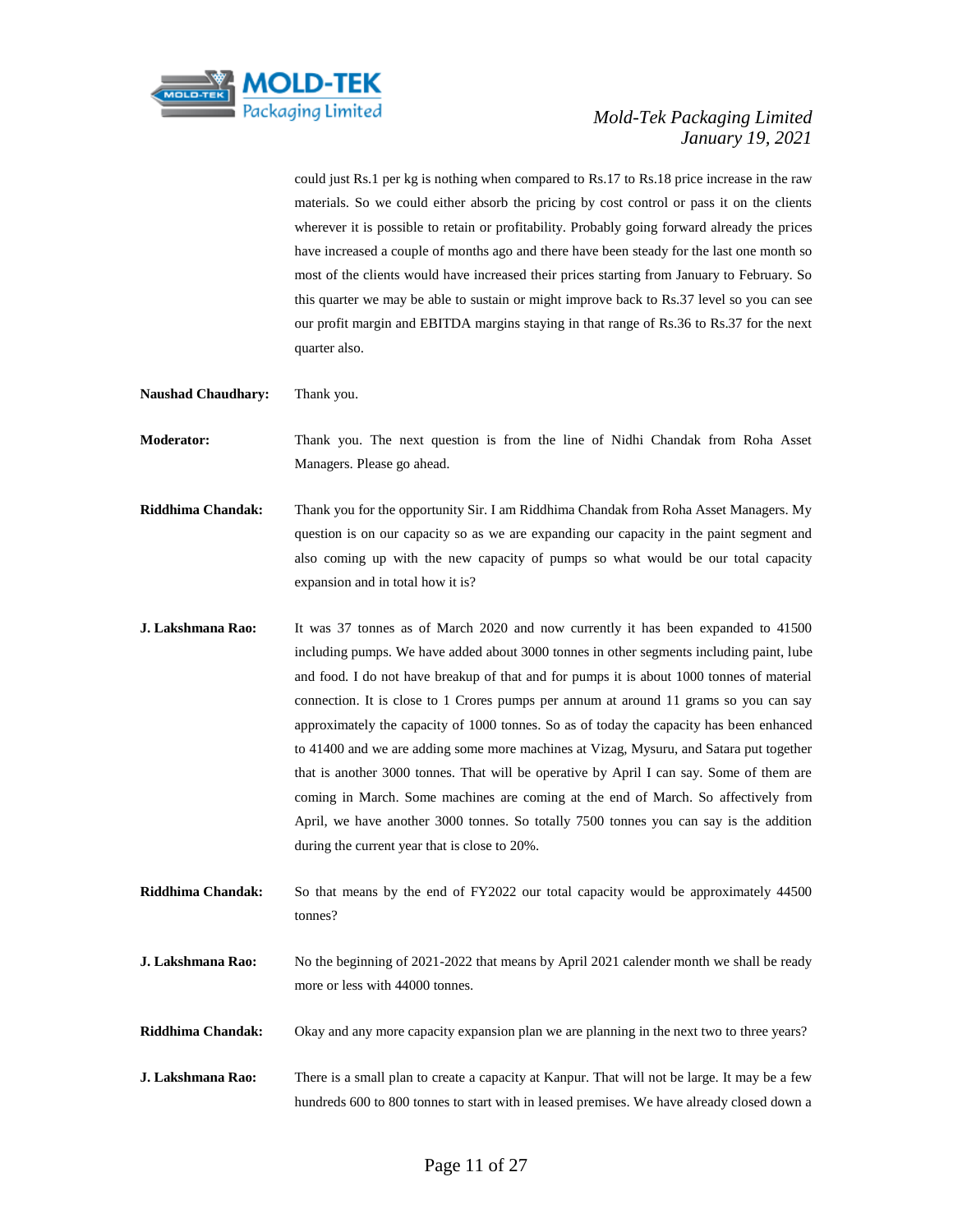

couple of our premises and that will be expanded to a 3000 tonne full-fledged plant in the year 2022-2023. Until then this will be a small addition and at Hyderabad we have a site at Sultanpur offered by the government where we are starting building construction this year. Hopefully, we will start in a month or so and that will be ready by the end of the year. There we are planning to expand our F&F and pumps and healthcare product range. So there may be investment to the tune of Rs.10 Crores to Rs.15 Crores there. That will be a major investment in the next financial year and hopefully next financial year also we may not need Rs.50 Crores, but at least as of today it looks like Rs.20 Crores to Rs.25 Crores, but it can go up based on the opportunities we get from the clients.

**Riddhima Chandak:** How much we spend in the current year fiscal?

- **J. Lakshmana Rao:** Current year including the payables that are coming up till the end of March it is close to Rs.50 Crores including building additional buildings.
- **Riddhima Chandak:** Another quick question is on the margins. So as we are now expanding in the pump segment so as you stated that it is a high margin product so going forward how much like margin expansion on a consolidated basis we are looking for overall?
- **J. Lakshmana Rao:** Our internal target it should reach Rs.40, but I would keep Rs.37 as a benchmark for the next one year. Maybe in a year or two, it can go up to a level of Rs.40 per kg in a couple of years time as the numbers increase from these segments.
- **Riddhima Chandak:** Thank you Sir.
- **Moderator:** Thank you. The next question is from the line of Apoorva Mehta from AM Investments. Please go ahead.
- **Apoorva Mehta:** Just wanted to confirm that you are targeting this year we close at around 8% to 10% volume growth or on the value terms?
- **J. Lakshmana Rao:** Volume growth. I never consider value because it is raw material dependant prices so volume growth. We are aiming at 8% to 10%.
- **Apoorva Mehta:** Next year we will be having around 44500 tonnes of capacity what kind of utilization we are targeting next year?
- **J. Lakshmana Rao:** See as I always say any utilization could be pecked around 70% to 75% at the most 77% to 78%. So now this year also what is the tonnage we have achieved in this quarter if you notice the number of tonnes is 7800 tonnes. So out of 9250 per quarter what is available in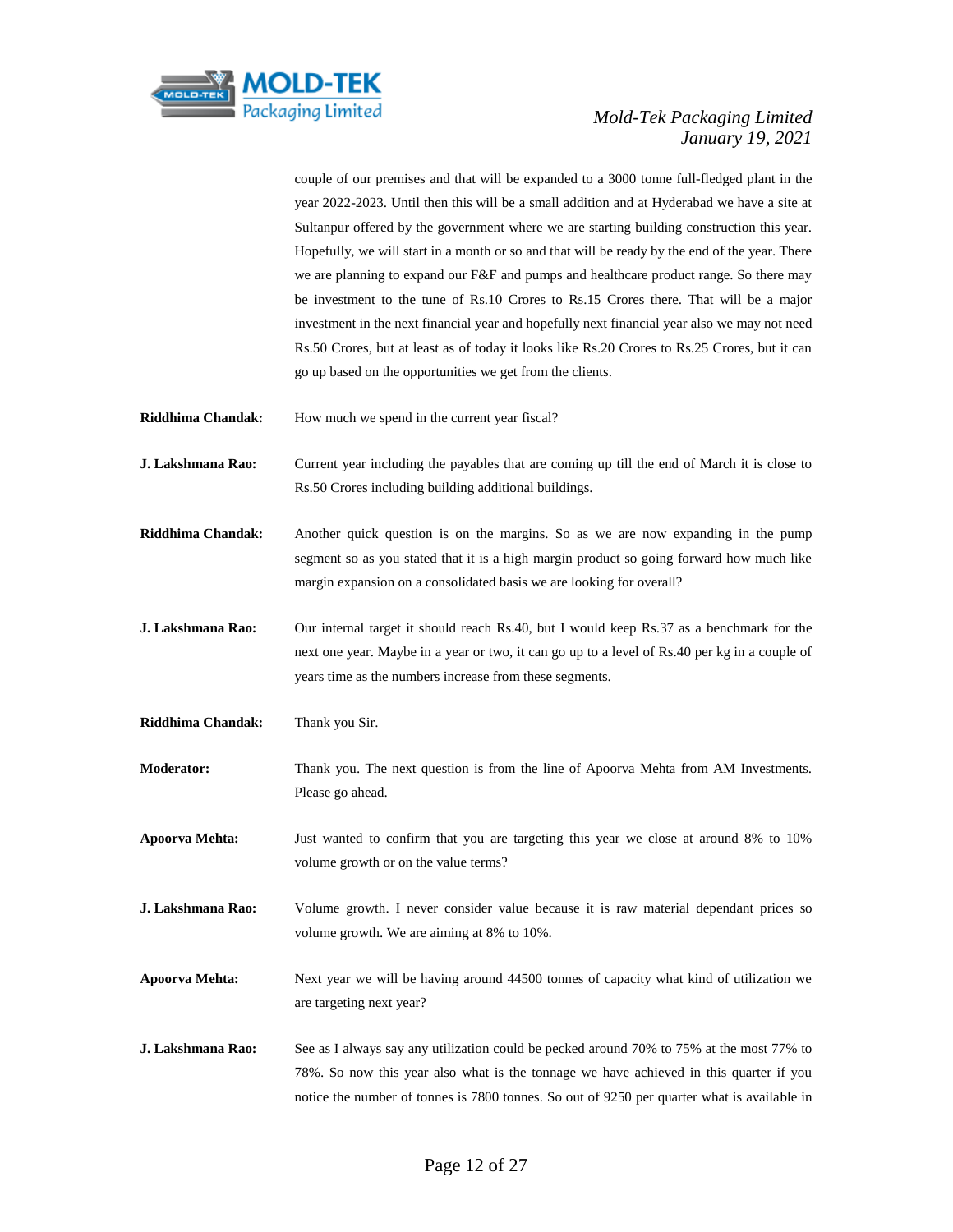

this quarter we achieved 7800. So almost like 80% capacity utilization. That is the best you can take. In a good quarter we will be able to reach 80%. In an ordinary quarter it could be 70% to 75% so it 44000 tonnes we can achieve 75% to 80%.

**Apoorva Mehta:** Next year can we see around 35000 tonnes of utilization roughly?

**J. Lakshmana Rao:** Yes it should be because we are now close to 8000 tonnes. So I am getting another 10% growth is not a big deal if all quarters go normal.

**Apoorva Mehta:** Thanks a lot and wish you all the best.

**Moderator:** Thank you. The next question is from the line of Disha Sheth from Anvil Share and Stock Broking. Please go ahead.

**Disha Sheth:** Good afternoon Sir. Sir what is the margin as in the sense IML product and non-IML that is my first question and the margin in the sense between paints and FMCG category? Then I will ask the third question?

- **J. Lakshmana Rao:** The IML and non-IML the differential is almost 8% to 10% better margins in IML products and coming to your paint and other products. In paint and lubes, we let us say on average we have about Rs.25 to Rs.30 per kg and food and FMCG can vary from Rs.40 to Rs.80 also because they are smaller in size and volumes are high. So we will be in a position to demand better pricing and margins in food and FMCG. Similarly in healthcare and pumps, it is still better, but we are yet to experience it. As per our cost sheet shows we have a pretty strong margins like food and FMCG, but I can comment only after a couple of quarters once we see the realization.
- **Disha Sheth:** Just one question Sir on the substantivity of the plastic packaging like for recycling purpose anything any questions from the client or how are we placed?
- **J. Lakshmana Rao:** See time and again government raises this issue of plastic waste management and as you all know world over it is a point of discussion, but to put it into practice it is very difficult. To start with they kept below 50 microns thickness products like film should be banned or should be replaced or controlled. That is what is present control any government is exercising and we are all our products are 500 microns is the minimum thickness. So our products are far away from the films and such flimsy plastic material, which is the main cause of environmental disevents, so currently the containers of plastic are predominantly used everywhere and they are the most suitable for refrigeration or transportation and ease of your utility and giving ceiling and tamper evidence and all kinds of features. So I do not see any threat for our kind of products, but there may be I hear from Maharashtra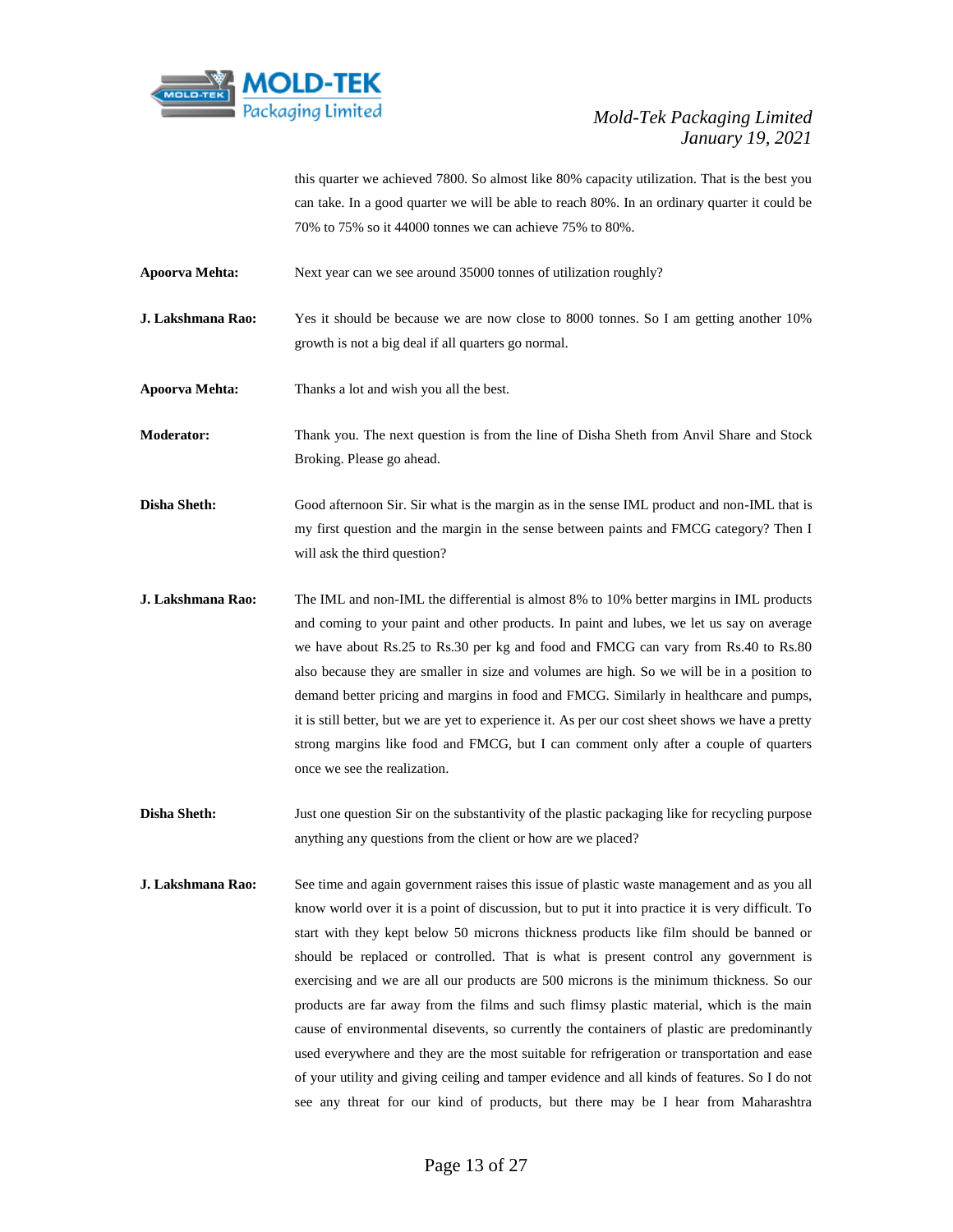

Government is asking reuse of scrapped material implemented, we can follow it. It is not a big deal because our injection molding is a very flexible operation wherein 10% to 20% mixing of second material will not cause any harm or any deterioration of the performance of the container, but of course you cannot use for food containers, but for paint and lubricants mixing of seconds material is not a big deal. So, if that is the accepted by our client under the pressure of government, we can follow it. It is not a gamer changer.

- **Disha Sheth:** Sir when you said the Rs.89 per kg has become Rs.108 that is which raw material? What is the name of that raw material?
- **J. Lakshmana Rao:** Polypropylene copolymer. That is our major 95% of our material is polypropylene copolymer.

**Disha Sheth:** That is, it from my side. Thank you.

- **Moderator:** Thank you. The next question is from the line of Ashish Kacholia from Lucky Investment. Please go ahead.
- **Ashish Kacholia:** Sir one more question. The way our in-mould labelling products it is a development in the plastic packing industry for the paint business, is there anything else that come along and kind of disrupt this business some flexible packaging or something, which we do not understand being external investors? Are you seeing any kind of threat on the horizon for this business to be disruptive?
- **J. Lakshmana Rao:** No, we travel to UK exhibitions and exhibitions all over Europe and there is nothing in the pipeline, which is replacing or better than IML containers as of now. Going forward actually we are introducing the QR coded IML, which I briefly mentioned in my note also that QR coded IML they are talking about version 4.0 packaging in Europe where the trackability up to the last container could be achieved through the QR code printed on the reverse side of the IML and that area of the IML can be peeled off at the time of purchase as sale so that the data on the QR code will be taken by the seller at his selling counter and it throws us a loop up to the manufacture. Like Hindustan Lever is selling some ice cream and the ice cream tub is sold. At the point of sale while they are reading the QR code of the selling price if they peel the IML there will be another QR code inside the IML and that will give the entire data where it is manufactured. Is there any scheme, any discounts and that also makes the people to tear the IML label thereby showing damage to the container, which cannot be reused as a duplicate? So, this kind of QR code we are just at instillation stage. This will also be a future growth area for Mold-Tek in the coming years.

**Ashish Kacholia:** So, when does this get operationalized?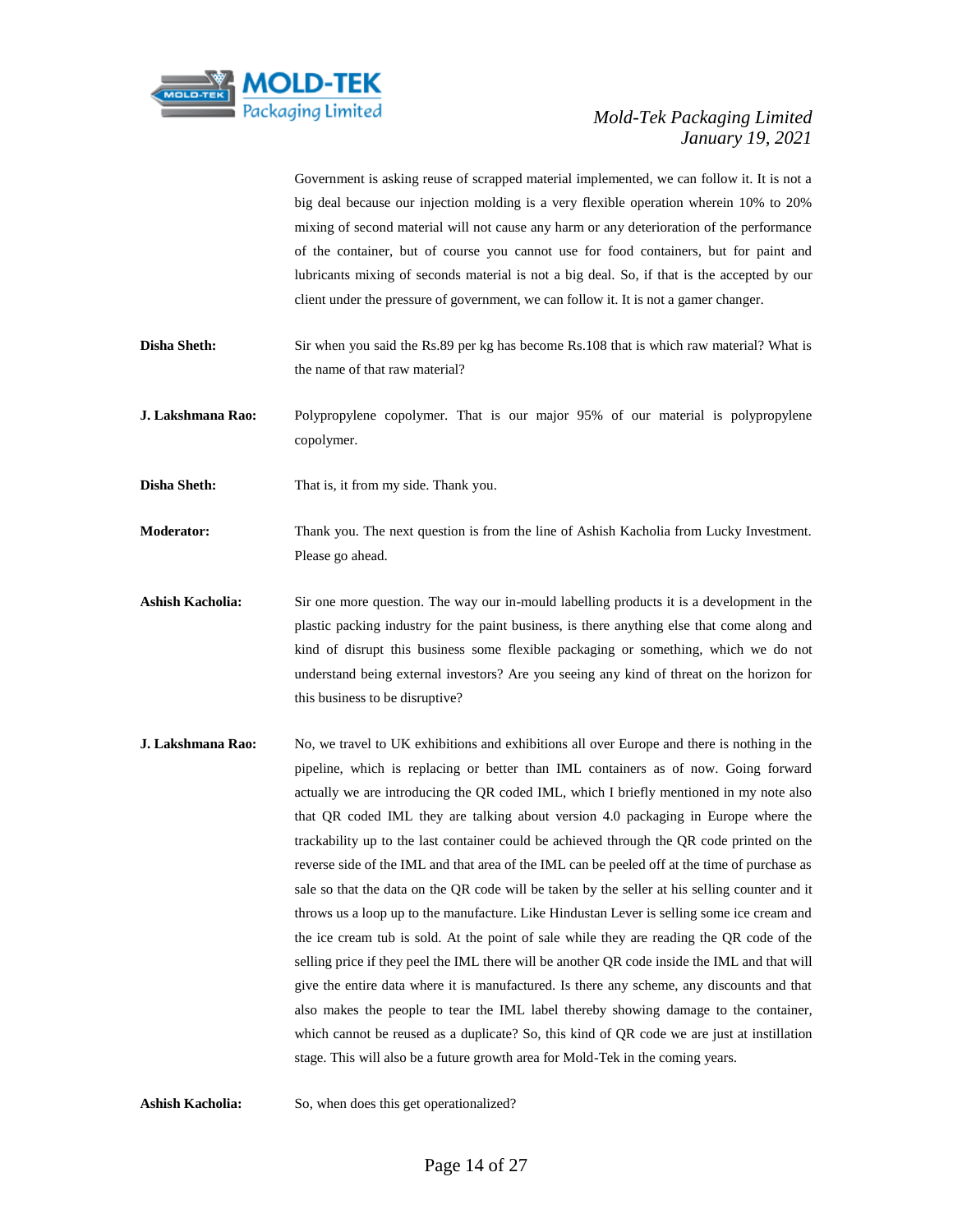

- **J. Lakshmana Rao:** We already in the stage of installing the equipment. In line with that only we have purchased Rs.10 Crores worth of printing machine last year and this QR code equipment is just being installed on the machine and already one of our clients has shown interest to test it with a scheme. So that will be made in the next three to four months it will be in the market and once it starts getting accepted and benefits of this QR code is understood by the clients I am sure this will be a new age.
- **Ashish Kacholia:** Does this give us some additional value addition in our sales or does it's kind of make our business more sustainable?
- **J. Lakshmana Rao:** Yes it is not only that. You are tearing the IML, which is not tearable actually. We create a space, which can be torn and on the back of the IML you see the QR code and there will be incentive for the client to get it torn and scan it so they purposefully break the IML label and if there is a scheme or any free gift or some Rs.100 offer or something it will be there in the back side of the QR or the IML. So thereby the IML decoration is damaged purposefully and the QR code is read. That will not only give a small benefit to the clients and end user, but also the entire data of where it is sold, when it was sold, and how long it took the box to be sold all this data analysis can be done if they integrate it to their ERP system. So that is the rage and future of packaging in Europe and US now. So, we are getting into that as a first mover once again.
- **Ashish Kacholia:** It is already operational in USA and Europe?
- **J. Lakshmana Rao:** Yes, in some of the products not all.
- **Ashish Kacholia:** This is only for IML or this can be even for the non-IML?
- **J. Lakshmana Rao:** Sorry.
- **Ashish Kacholia:** This is only for IML or even for the non-IML?
- **J. Lakshmana Rao:** Only for IML.
- Ashish Kacholia: But IML itself the entire range of products is still not IML in India and so it is going to take a long while I guess?
- **J. Lakshmana Rao:** Yes. It will be a story, it can start this year, but for it to become a game changer, it may take a few years.
- **Ashish Kacholia:** Got it Sir. Thank you Sir.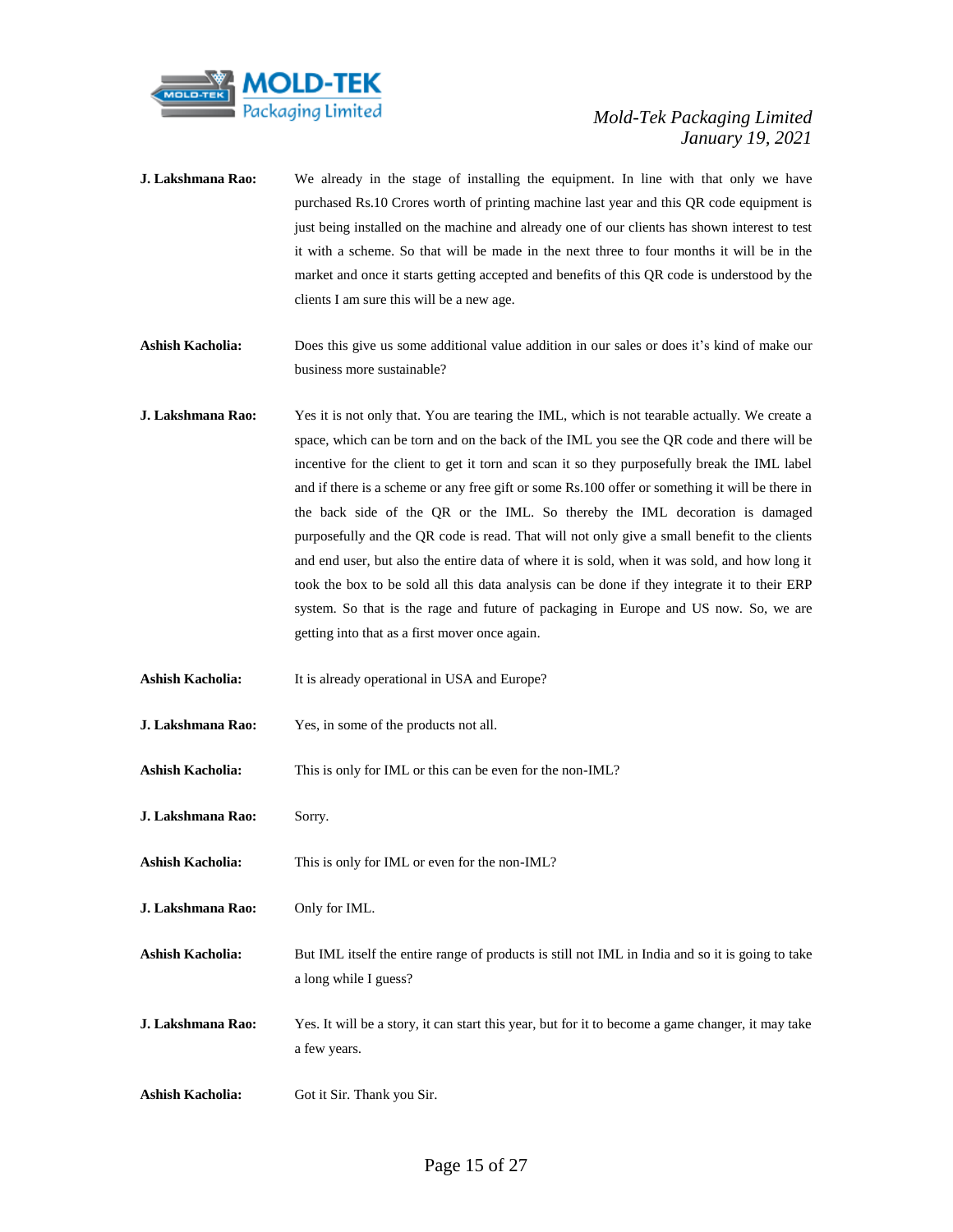

- **Moderator:** Thank you. The next question is from the line of Akhil Parekh from Elara Capital. Please go ahead.
- Akhil Parekh: First of all, many congratulations for a very good set of numbers. I have three questions. One is in terms of the sales per kg metric, if I look at the last three years it is slightly on a declining trend or it is kind of flattish? While EBITDA per kg has been on reclining trend so if you could help us like why there is a discrepancy in terms of these two metrics?
- **J. Lakshmana Rao:** There are two things that can cause this per kg sale value reduction: One is the product mix. When we have higher sale of food and FMCG the per kg sale number goes up typically and when the raw material prices increase also per kg amount goes up and cost control is something, which we have brought in because we imported the flexor machine last year, which has increased our efficiency of printing labels and reduce wastage considerably. So that is why you see in spite of decrease per kg sale, the increase in EBITDA per kg. Sometimes the raw material price also we cannot pass on in the same month. We pass on next month or sometimes we pass on in the third month because of our agreements with said clients.
- Akhil Parekh: Got it, but it would be fair to say that over the last two to two and a half years the increment per kg and EBITDA per kg is majorly because of increment in the efficiency rather than change the products?
- **J. Lakshmana Rao:** Improving the efficiency and the product mix also. The product mix this year particularly this year has little off the tradition because our FMCG food, which used to grow faster, did not grow because of ice cream sales are completely washed out in the last year summer and M2K Cadbury have almost withdrawn during the COVID period and restarted only in October and November this year. So, these two are the reason for per kg reduction in our overall sale value.
- Akhil Parekh: Secondly our food and FMCG right like ice cream I understand our sales did not happen because of COVID how about edible oil because we were very bullish from this particular segment and we had quite high targets, but if you look at F&F contribution volume and value wise is still considerable at 22%? We were expected to reach around 28% to 30% by FY2021 anything on that?
- **J. Lakshmana Rao:** Edible oil packs are generally the segment is a price conscious segment. There also we have pricing equal to our average of paints business like IML paints, what is the average pricing we are able to achieve that, but achieving F&F kind of pricing in such big containers is very difficult, but we are now finding other applications of those containers. Slowly it has got into tea packing; some bulk tea packers are buying it, detergents, and some new trends. So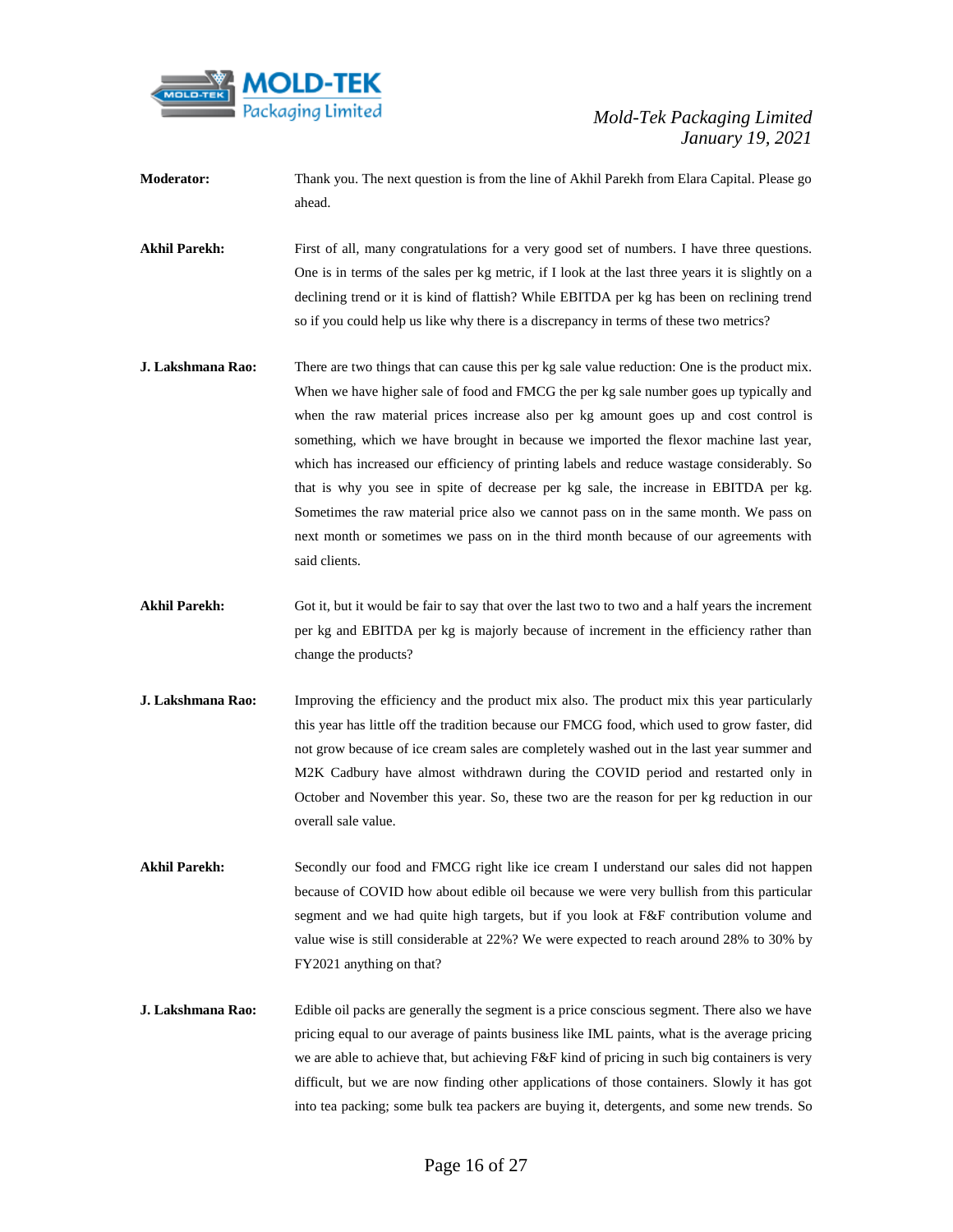

there we are in a position to attract much better margins and also as I just commented for you previous question if you are looking at Q3 to Q3 that price variants looks odd like the raw material price has gone up, but per kg has come down, but if you look at the nine months period, the raw material price differential is in tandem with the sale price differential.

Akhil Parekh: Sir any targets on this edible oil segments for this year if you can give some broad views?

- **J. Lakshmana Rao:** The edible oil segment again has grown very rapidly in spite of COVID. I think it grew at around 35% in the nine months period. 35.7% is the growth in Q3 and for the full year it is close to 30%. So edible oil numbers are increasing considerably in spite of COVID and in fact new applications in the new segments are getting accepted, which might lead to sustained growth in Q-Pacs even going forward and another range of packs we are introducing this year for one particular client. I cannot reveal the name because they are introducing it only the month of March to April. So that will lead to a new application all together for a different set of molds. It is not the same as edible oils. Those packs are getting into market in the month of March. Going forward that can add another new segment to us in the coming years.
- Akhil Parekh: Sir just a number if you can just broadly how much we can expect from this edible oil segment for this year FY2021?
- **J. Lakshmana Rao:** FY2021 so far we achieved the sale of nine months sale is Rs.96 Crores so probably we will make around Rs.48 Crores to Rs.50 Crores for the current year.
- Akhil Parekh: Got it and Sir last question on the capex cycle like one of the I would not say it is an issue, but you know we will have to continuously invest in capacity to get that incremental sales and process so the free cash flow generation continues to remain low when do we think we will be position where we can generate a sustained free cash flows? When do we say the capacity is enough and we can continue to build healthy free cash flows?
- **J. Lakshmana Rao:** I do not think capacity will be ever enough as the growing company with the new products being added. Capacity creation is a must and should because in injection molding it is all set capacity. It is not that by changing a little bit here and there you can double your capacity or anything, but you look at now in the year 2021 and 2022 the company is going to gain a lot because of the Brownfield expansion. All the plants at Vizag, Mysuru and Satara together we are enhancing about 3000 metric tonnes. I do not think the expenditure will be even Rs.6 Crores to Rs.7 Crores on that. So, whereas for a Greenfield project of 3000 tonnes we would have spent close to Rs.15 Crores to Rs.18 Crores. So, this will be almost I would not say 30%, but down to almost 40%. So, with 40% investment we would be getting a kind of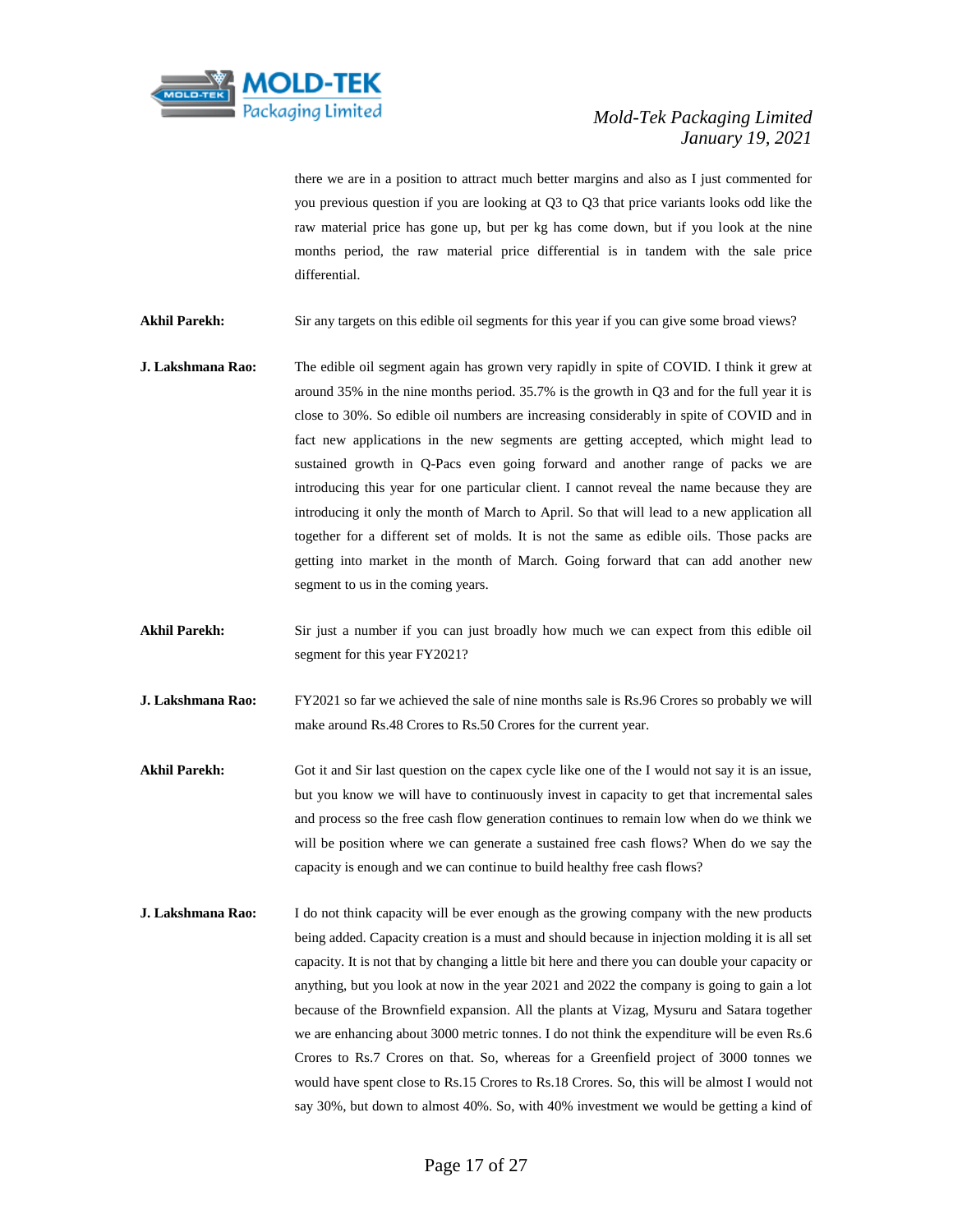

3000 tonnes of capacity added during the next financial year itself. We will be completing that by March to April this year so for next financial year you will see the benefit of this Brownfield expansion. Once we stabilize and have the locations in place and then only growth will be Brownfield and that is when we can still see major benefit accruing with a minor or with a lesser investment.

**Akhil Parekh:** Got it. This is helpful and best wishes for the coming quarter. Thanks a lot.

**Moderator:** Thank you. The next question is from the line of Amit Zade from Antique Stock Broking. Please go ahead.

**Amit Zade:** Good evening Sir. Thanks for the opportunity and congrats on good set of numbers Sir. Sir my question is regarding the paints category so Sir if I am not wrong you had said around 55.5% tonnage in terms of volume has come from paints category so that roughly amounts to around 4200 tonnes so in terms of growth that comes around 47 tonnes to 48 tonnes of volume growth on Y-O-Y basis? So just wanted to understand is there any seasonality here?

- **J. Lakshmana Rao:** The major growth in paints segment this year is due to our plant at Mysuru and Vizag have become fully operational. They started last year, but they ran at a very low capacity utilization. If you want I will just give one comparison. Sales from Mysuru and Vizag have gone up by 90% from Rs.14 Crores in Q3 to Rs.27 Crores or if you look at the nine months period from Rs.39 Crores last year to Rs.62 Crores. That is more than 50% to 55% growth. That is why the paint segment has suddenly shown a much high.
- Amit Zade: And in going ahead next year again we will see a new line coming in so again we could get good growth there as well?

**J. Lakshmana Rao:** Because of the three plants are expanding.

Amit Zade: Got it. Sir my second question is we were working on working on new product category the sweet packaging you know sweet containers and all so just wanted to understand what could the industry size for this new product and where are we at this current juncture and by when can we see some meaningful contribution to the revenue from this segment?

**J. Lakshmana Rao:** See when we introduced ghee packs two years ago it was not a big deal, but today this year we are getting more than Rs.12 Crores turnover for various applications of that twistlock and probably it will reach and stay somewhere around Rs.20 Crores to Rs.25 Crores in the next two to three years. Similarly, these sweet packs and the hinge packs, which are meant mainly for restaurants, food, readymade packing food or even cashew and dry fruits and dates all kind of applications we may feel this year may not be sizeable. Let us say both put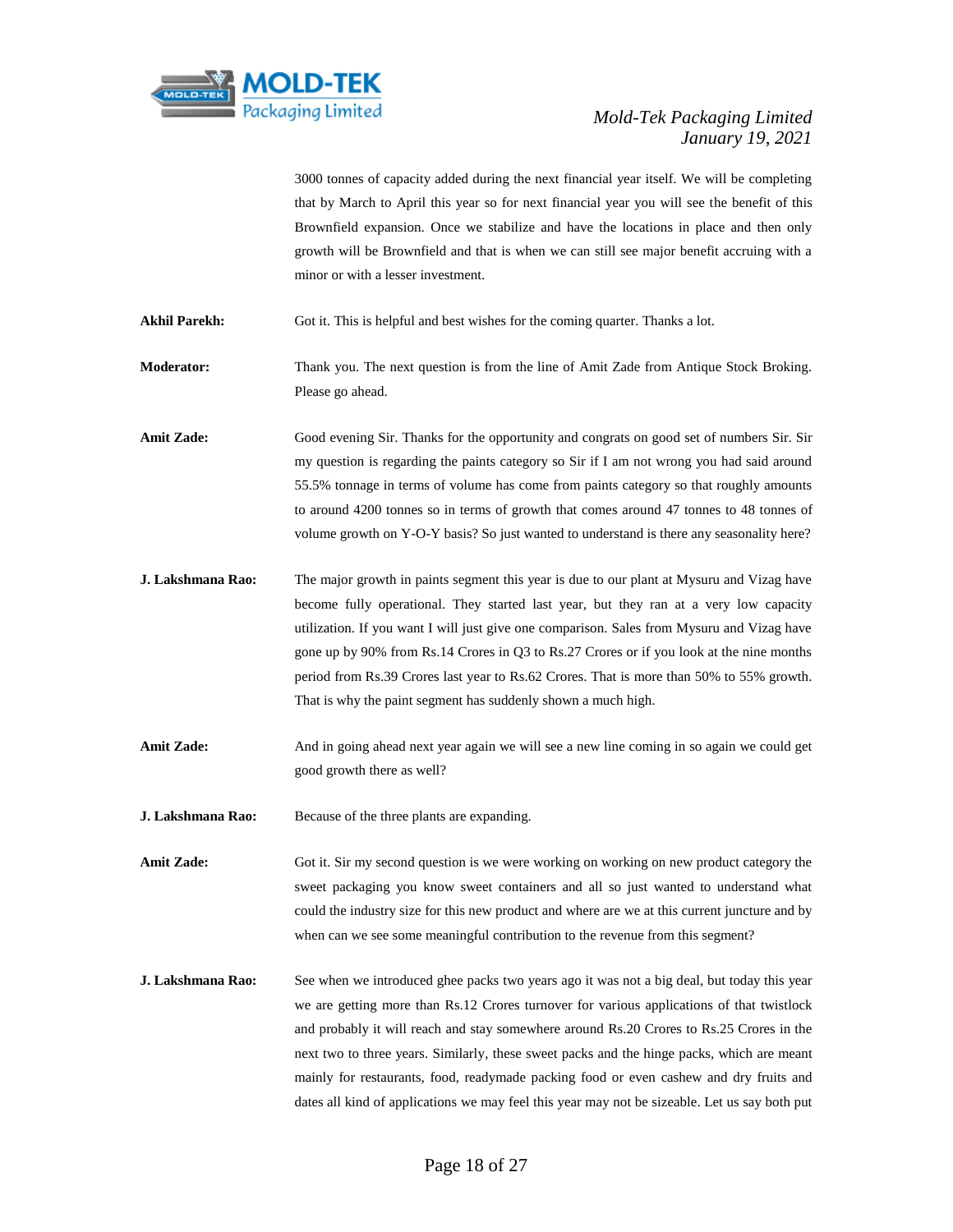

together might contribute Rs. 7 Crores, Rs.8 Crores, Rs.10 Crores in the FY2021-FY2022, but that can become another Rs.30 Crores to Rs.40 Crores kind of a segment in the next three years. So, these are all seeds, which we are planting, which will become kind of cash cow in a period of two to three years. So, widening the product train is essential for growth and sustaining our margins.

Amit Zade: Got it Sir. That is, it my side. Thank you.

**Moderator:** Thank you. The next question is from the line of Ankit Gor from Systematics. Please go ahead.

**Ankit Gor:** Thank you Sir. Sir my question with regards to more on longer term basis if you really see from FY2017 to now our volume more or less remain between 19000 to 22000 to 23000 and we have not seen a seen sharp volume uptake during the these years what can bring that change and what sort of constraints we have? Is it a management bandwidth or probably or a regional brand? We are catering to more of regional or what can change this in a longerterm period let us say for a five year to seven-year period?

**J. Lakshmana Rao:** See a peaceful regular economy could have given us a much better growth than 10% to 11% what we have been achieving. Actually, in spite of COVID this year, we are aiming close to 8% to 10% overall growth or at least 8%. It could have been something around 18% had it been not washed out in the Q1. So, something or the other was happening in the economy. It is not Mold-Tek. It is for everybody. When GST was introduced there was a big two to three months of wide gap in manufacturing and selling in the 2018-2019 so that has impacted and now this year the pandemic has given a thrashing to all the entities in the country or in the world so going forward if we have natural simple economical growth we can easily look at 15% to 16% CAGR in the topline growth and volume growth and then in that case within four to four and a half years we could double our volumes. So, if there is a normal economic activity for the next two to three to four years we can easily double our numbers in terms of tonnage. This year also though you commented 17000 tonnes to 24000 in nine months and this year we might end up the full year at around say 26000 tonnes, but you should consider that we lost almost 5000 tonnes in Q1 so that 5000 had it been on there it would have been somewhere around 30,000 to 31,000 so from 17,000 to 21,000 in four years it is almost like from 17,000 to 30,000 tonnes. That is almost say 70% to 75% growth.

**Ankit Gor:** The context I have been asking is so though I know that we have a great potential and we have a great landscape there as well, but just to get a leveraging our early mover advantage getting a scale, it is just my context was that only nothing else?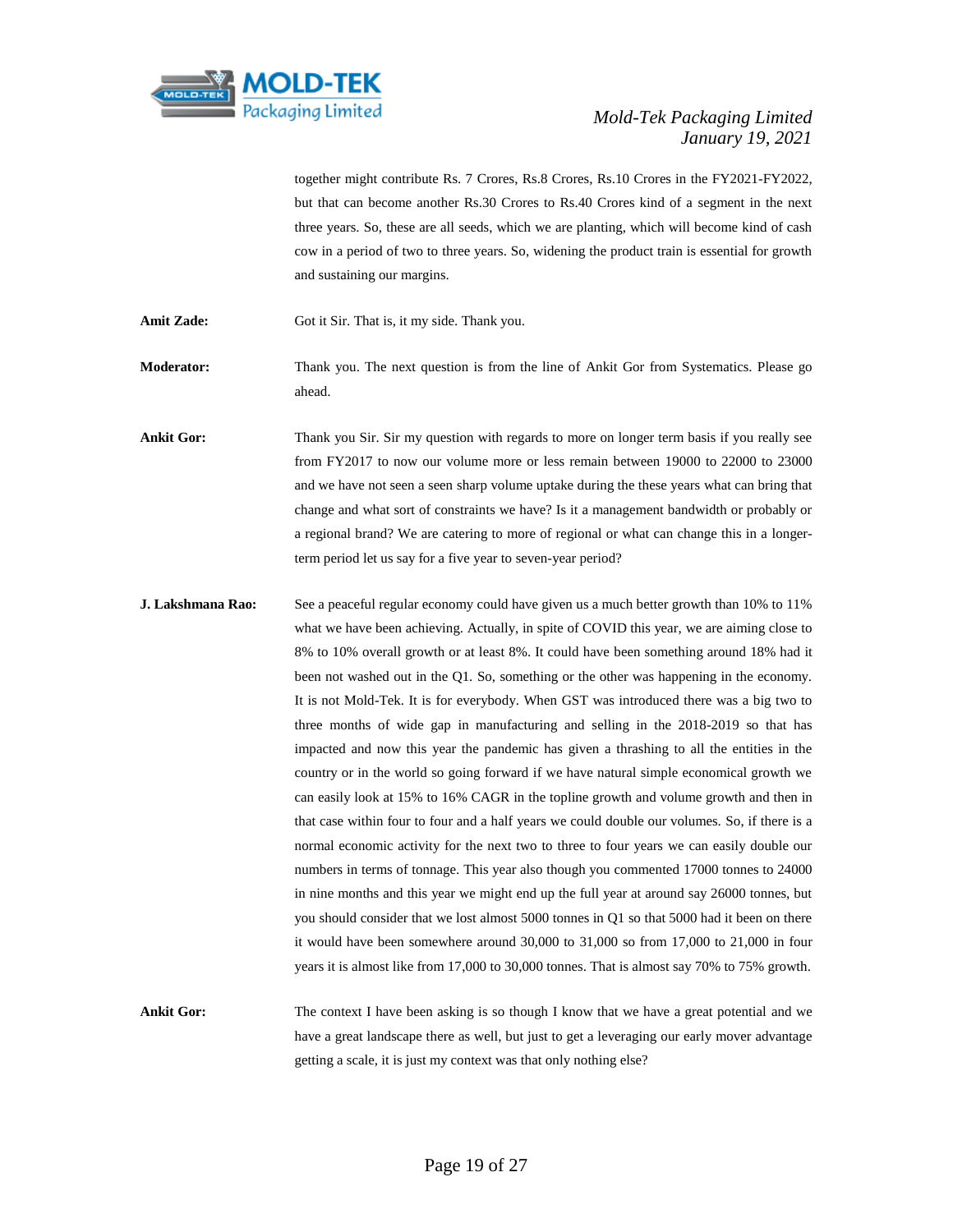

- **J. Lakshmana Rao:** I understand. The context I understand now. What I am saying these molds creating moulding capacity is one challenge yes and using our in-house stool room has kept a constraint. To break that we have started using mold makers from China and Taiwan, which has enhanced our ability to add new product change faster. We are also expanding our tool room. We are expanding our printing capacities to manufacture high quality IML so in all areas of operations, there is a growth and adding new clients in north is one thing, which has been I can say kind of neglected so long, which I want to close in this year. So once geographically we are present those plants can grow and may be the kind of little conservatism, but we do not believe in investing and wait for orders and then look at breakevens. We always find that there are clients available and they have commitments to the tune of 40% to 50% of the capacity and then we move ahead and create the capacities so that our returns remain improving.
- **Ankit Gor:** Sir how do we see our brand portfolio within F&F? If you really see sorry to say that but apart from Mondelez and Wilmar we do not have a pan India present brand? What are we doing? Is it like bucking up a marketing scheme?
- **J. Lakshmana Rao:** No, we have our Hindustan Lever is buying quite a few products from us nowadays. They have recently launched Kulfi in our container and earlier brands of ice cream were still continuing. Only thing is this year the entire ice cream business has been kind of completely depleted. So, everybody is looking forward to a better season in this summer. So, Hindustan Lever is there. Now we are in talks with Nestle, but Nestle and one of the companies of Nestle a lack of plant in north so that one of their reasons, but they also have multi-supplier condition, which they follow very rigorously and hence they also are not able to take a call because Mold-Tek will become a single vendor. So, one of the reasons why we are sometimes not able to break into couple of these MNCs is not having a second source that made them take a step back. For example, I do not quote the name. You all know it. One of these client's vision top brand, which is manufacturing facility in Hyderabad, we were to set up their injection molded IML labels containers for them way back last year itself. Then it went through takeover by Hindustan Levers and at that time also the same question. Who will be the second supplier? So that is one of the reasons why we are not able to spread with mainly the big MNCs. Hindustan Lever we got a breakthrough. They have now adopted and because they also indirectly have taken clearance from the management because there are one or two small suppliers in the west who are giving IML small containers. So, citing them as a second source they are now moving little rapidly. I think looking at these developments I also am hopeful that bigger brands will shift faster in the coming quarters.

**Ankit Gor:** Lastly from my side on an overall competition side in COVID situation COVID-19 problems have we seen any suppliers because there are few IML small guys like Milton and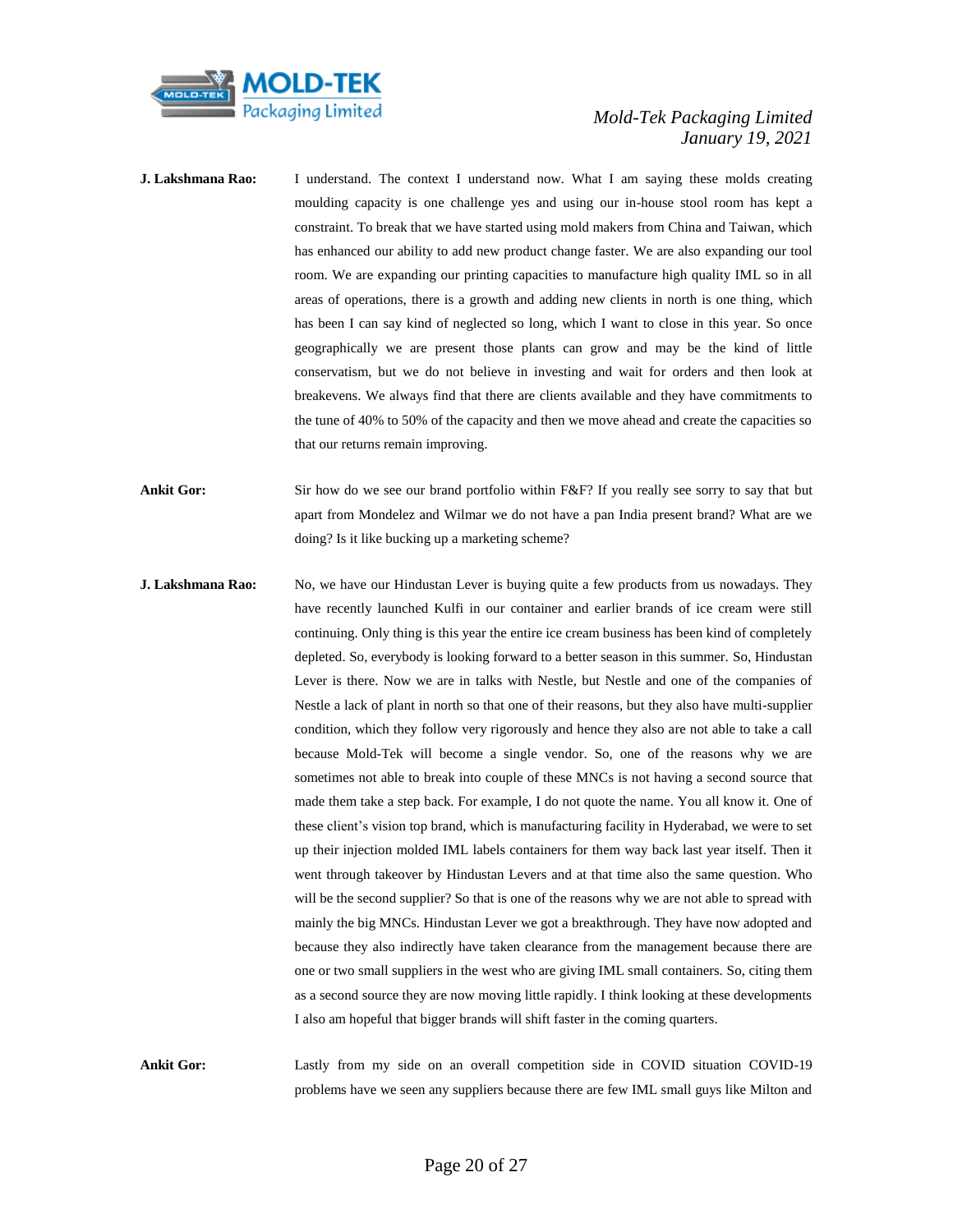

**(inaudible) 01:01:22**, but have these guys kind of reduced their scale and we had opportunity there to cover their market share or is that only in the injection molding or probably HTL or a screen printing have we seen some consolidation happening because it is a large unorganized segment?

- **J. Lakshmana Rao:** I am not fully aware of their operations because none of them are really sizeable. Only one north player is there. He is somewhat, but he has restricted himself to mainly to the northern states. Other than that, the western players are mainly to Amul and a couple of other small cheese and ice cream cups kinds of products they are producing and their cost of capital expenditure is very high and they buy labels from outside so they still struggle for maintaining their margins. So, they do see it is a very high profit margin business for them because of lack of their backward integration. That again comes from scale so that way we have built up our strength.
- Ankit Gor: But they have not scaled down their operations in these times?

**J. Lakshmana Rao:** They are just running like that. There is no major expansion season. There is no stoppage. I do know much about their activities, but I do not think they stopped either. There is one small company in Hyderabad itself they closed. They have a couple of robots and they approached us to acquire that company but looking at their equipment and suitability we more or less declined that offer. So that company stopped making those small cups, and resistant cups they used to make. So IML is not for small players. That is one thing need to be understood. They should have technical abilities to set robots to produce quality products with low rejection rates and then backward integrate for cost advantage. This is not possible for small cast players.

Ankit Gor: Got it Sir. Thank you very much for your answers. Thank you.

**Moderator:** Thank you. The next question is from the line of Divyansh Kalra from Perpetuity Venture. Please go ahead.

- **Divyansh Kalra:** Thank you Sir. I had one question. Can you throw some light on how we are procuring our raw material and is there any concentration from where are you procuring and any challenges you might have faced in procurement part of the raw material that is my question?
- **J. Lakshmana Rao:** We procure mainly our raw material from India itself that is Reliance is number one. India Oil, IOCL is number two and a few imports Basil in Europe because of some particular grades of application we require that kind of material. So, 95% of our material is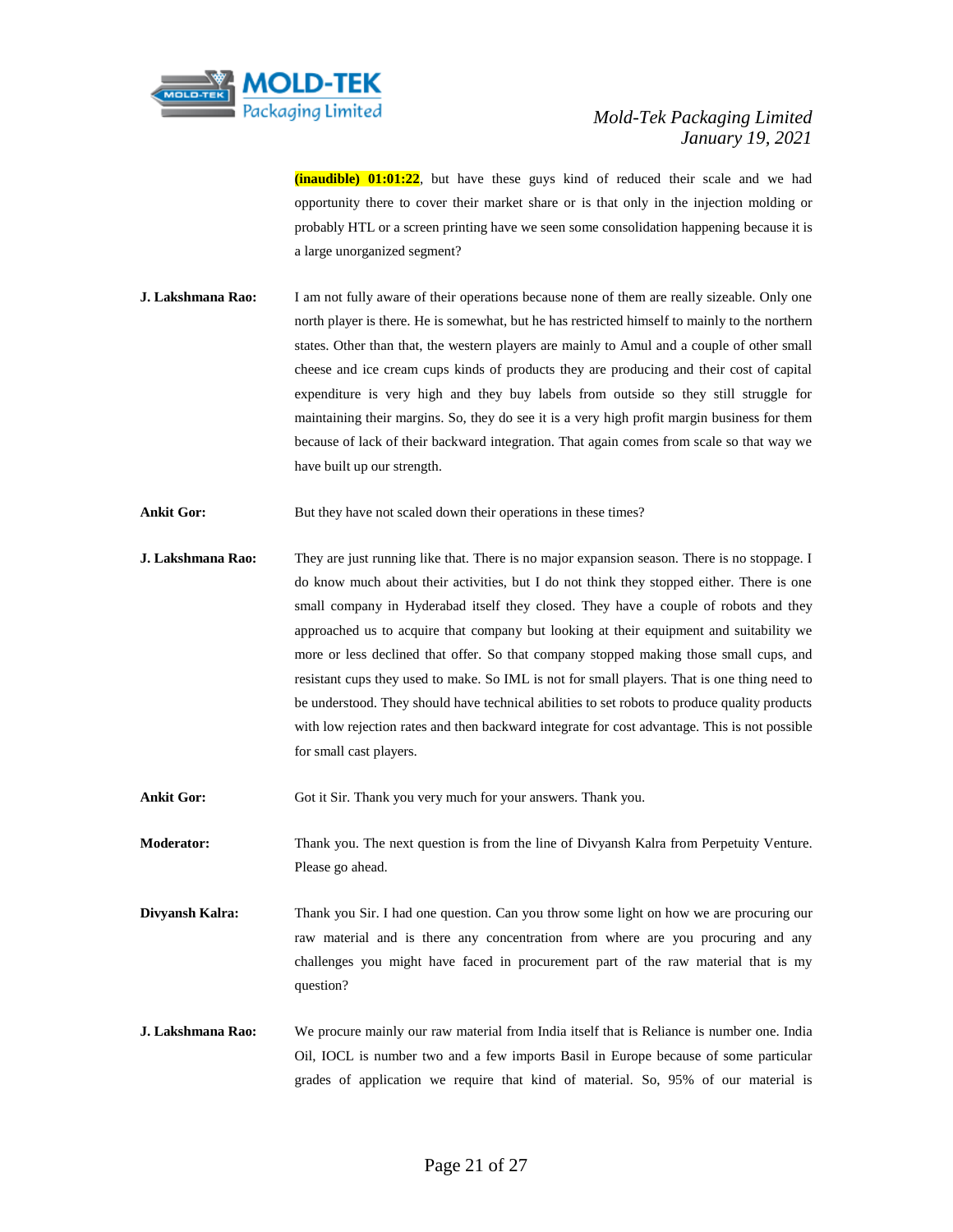

ingenuously is sourced and we have Reliance almost 75% to 80% of that 95% and balance from Haldia and IOCL.

- **Divyansh Kalra:** Has there any difference in price pressure from that we are not able to pass?
- **J. Lakshmana Rao:** No, we do not have much say in pricing of polymers in the country. As you know there is a kind of monopoly. Nowadays with Indian Oil and others coming in there is some kind of competition, but again all these prices are dependent on shortage across the world and what is the import price based on that our local people maintain their pricing so on the price side of raw material we do not have any say. That is why we protect ourselves by entering contacts with our clients that monthly we review the pricing up or down as per Reliance standard prices and in case it is major companies sometimes they ask for three months review, which averages out. One time we may gain and the other quarter we may lose.
- **Divyansh Kalra:** Thank you Sir. That was my question. It was very helpful.
- **Moderator:** Thank you. The next question is from the line of Karan Bhatelia from Asian Market. Please go ahead.
- **Karan Bhatelia:** Thank you for the followup. Sir what is the gross debt on the books short term and long term put together?
- **J. Lakshmana Rao:** Both together it is now Rs.101 Crores down from Rs.117 Crores give or take. After the rights issue the funds have been deployed to reduce the working capital and term loans. So affectively, there is a reduction of Rs.16 Crores debt as of now.
- **Karan Bhatelia:** Right and what is the rate of interest put together on an average?
- **J. Lakshmana Rao:** Rate of interest on average is around 8.5% to 8.7%. You can take it around 9% including working capital and term loan put together.
- **Karan Bhatelia:** Sir how has been the working capital shaped up because we cater to a lot of small and medium size companies so is the collection back to pre-COVID now?
- **J. Lakshmana Rao:** The rate of interest works out at around 9% on the overall.
- **Karan Bhatelia:** Sir how has been the working capital shaped up because I believe we cater to a lot of small and mid size companies? Have you seen recoveries back to pre COVID levels?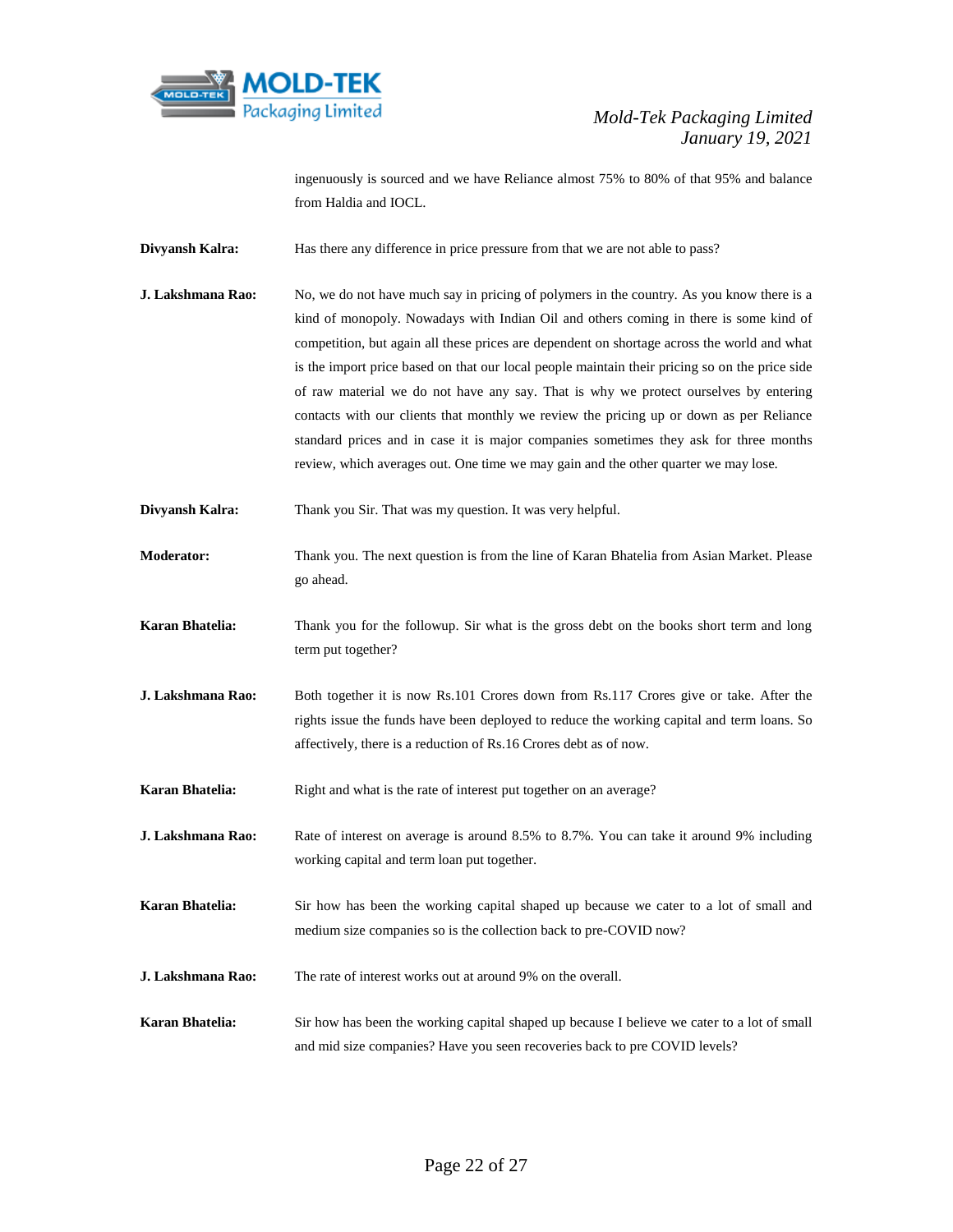

- **J. Lakshmana Rao:** Yes, all our small-time sales are well protected with advances or PDCs wherever possible so recoveries are not a big issue. There is some extended credit to a couple of parties who have been dealing with us for a long term, but there is no increase in the cycle period by more than a day or two.
- **Karan Bhatelia:** Sir last question on sippers so how are things shaping there?
- **J. Lakshmana Rao:** Sippers have not moved. The COVID has sealed sippers and the kind of products in this country.
- **Karan Bhatelia:** Have you provided them with samples or once?
- **J. Lakshmana Rao:** It happened in 2019 itself. We have brought imported samples. Given them how other countries including China is consuming huge millions of sippers every month. It was to take off and then somehow it stopped by the top players Coke and Pepsi. It prolonged for a few months and then we are into COVID and nobody is now talking about it at least for a month unless the theaters and public places are open, nobody will take about this development. I think it passed for this year also.
- **Karan Bhatelia:** Then taper proof products for Zomato and Swiggy and you know first delivery apps are we like on track?
- **J. Lakshmana Rao:** Yes, some of them, not all. I would not say it is Swiggy and Zomato. They tried, but they have very peculiar needs like they want very flimsy and low-cost products with tamper evidence, which cannot be achieved through injection molding. They have given this in pack, which is well accepted, it has one side lock and other side openable and the openable also has a tampering feature, but somebody can use some hot rod or something to lift it and open, but very easily. So that kind of pack is catching up with majority of the restaurants and even for packing of dates and dry fruits and other products. Coming to Zomato and Swiggy again their operations are also little not actually affected because in COVID I think the consumption has stayed or improved, but their developmental activities are on the back foot. So again, we may have to touch up on the developments this year.
- **Karan Bhatelia:** That is, it from my end. Thank you.
- **Moderator:** Thank you. The next question is from the line of Omkar Hadkar from Mirabilis Investment Trust. Please go ahead.
- **Omkar Hadkar:** Sir my question was on the paint segment you know the growth that you have seen? You partly explained that it is because of the utilization going up in Mysuru and Vizag plant, but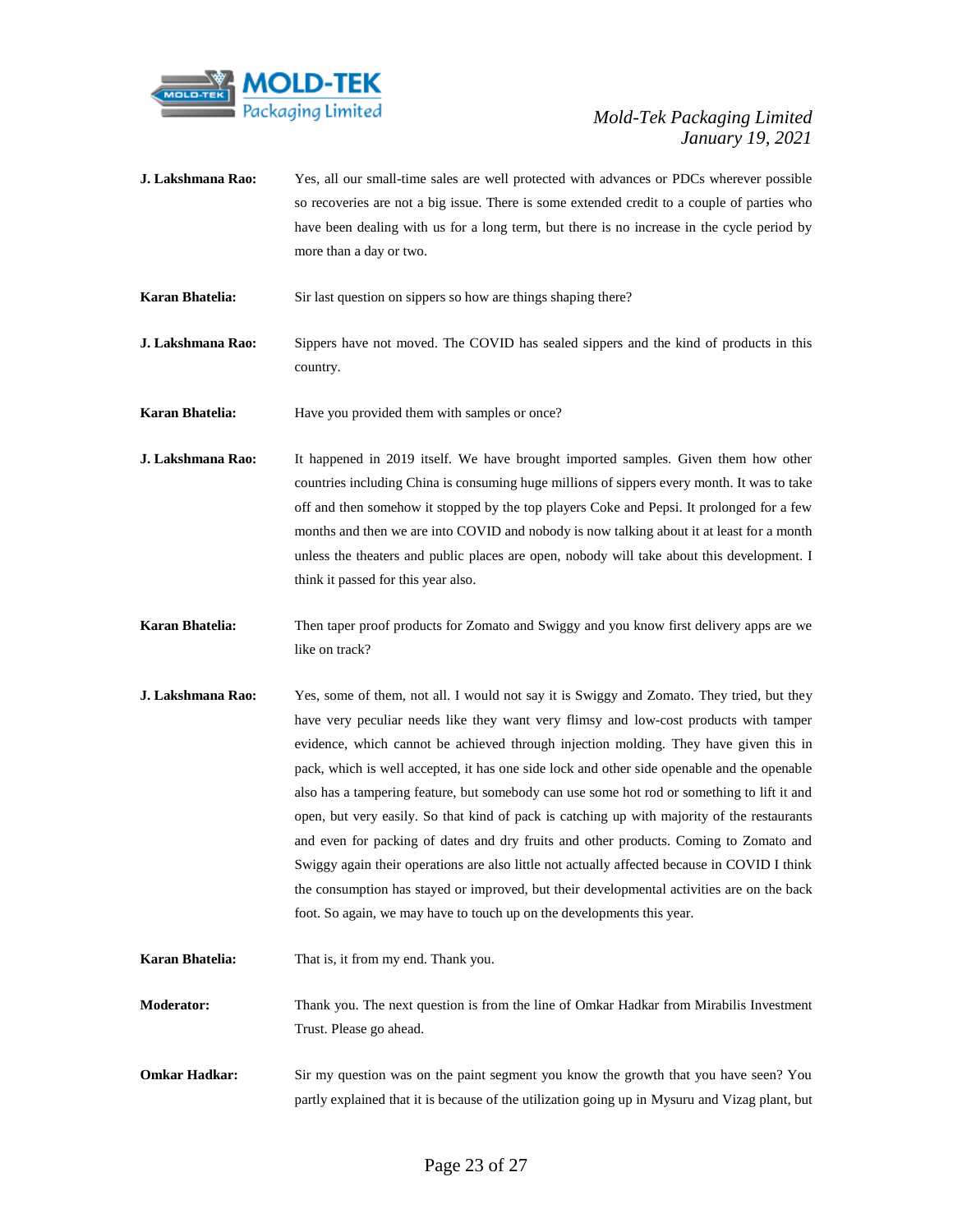

even then the incremental is good for the industry about mid teens to high teens so what explains the rest of the growth? Is it you are gaining share evidently vendor ecosystem and particularly in Asian Paints and if that is the case is it sustainable the market share gain that you have done?

- **J. Lakshmana Rao:** No. If you look at the paints for the nine months total as a percentage, it has just moved up from 51.45% to 52.62%. That is hardly 1.1% growth in terms of overall mixture. If you look at the pure number Rs.170 Crores has become Rs.167 Crores in the nine months period, but in tonnes it has improved from 9850 to 1300 that is hardly for 4.5% growth in the number of kgs. So, it is not that we are breaking somebody's business to gain our share there. The growth of the industry in this three quarters is hardly may be close to zero because of COVID and may be less than that may be 2% to 3% less, but we achieved 4.5%. That 6% to 7% shift is basically because of Vizag and Mysuru plants catching up with the numbers and Asian Paints being the leader in the country even if he gains a few points market share that will reflect in our numbers because Mysuru and Vizag is their new plants. They are ramping up their production. So going forward till 2023-2024 they will be ramping up these two plants that is the commitment they have given us or outlook they have given us and accordingly we are also ramping up our capacities from 2500 to 3000 tonnes to 6500 tonnes each we have to build up in the next three years.
- **Omkar Hadkar:** That is what I am trying to understand because even the sales all these capacities come in place, does it mean because you most of it will be like the production will be shifting from some other plant let us say Hyderabad plant to these plants so it is not like an incremental growth for let us say paint or for Asian Paints how do you see post these capacities come into place?
- **J. Lakshmana Rao:** Post this we will be stabilizing with growth of the paint industry levels, which is still around 10% to 12% annually and we also see some replacement happening towards Mold-Tek because of our IML and superiority of our products. That may not be very huge because it is a matured market. I can still say 2% to 5% or 3% to 5% we can see shift coming from major players to Mold-Tek.

**Omkar Hadkar:** That is, it from my side. Thank you for your answers.

**Moderator:** Thank you. The next question is from the line of Kush Joshi from Kitara Capital. Please go ahead.

**Kush Joshi:** Thank you for giving the opportunity. Sir my question is with respect to the pumps business and we understand this is the mainly an import substitute product so how competitive we are compared to costing ends of this product to our customers?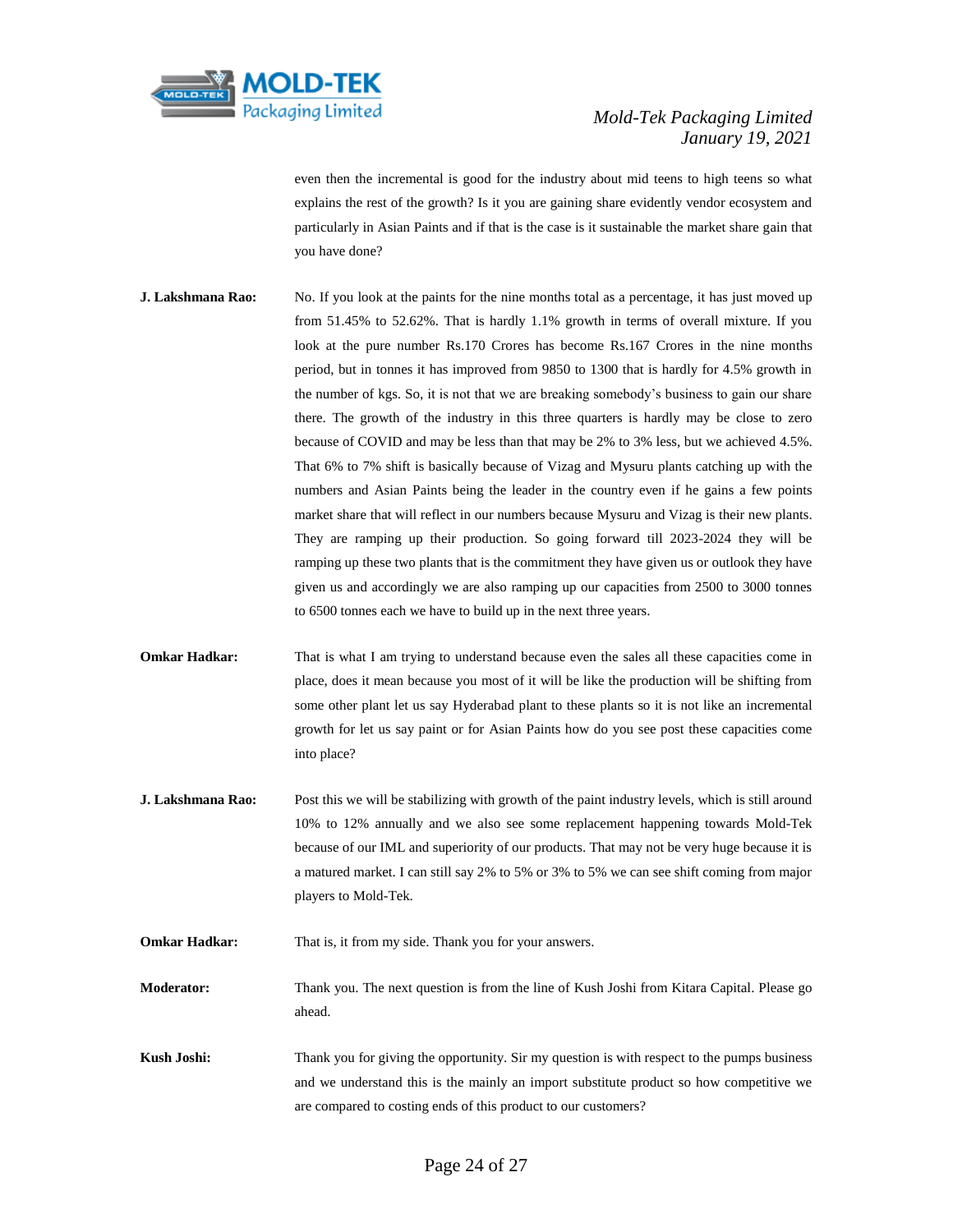

Lakshmana Rao: See when the COVID was at its peak Chinese pumps sold at more Rs.18 to Rs.20 per pump their natural pricing somewhere around Rs.5. So now they are back to the normal pricing. So, our competition is not Chinese or anybody else because the cost of importing and duties will take the Rs.5 if not more than Rs.6 to Rs.6.50. The competition is within the country now. There are a couple of players already in North NAPLA and Reiki and they produce currently the pumps for majority of the MNCs. I do not know any player in the South as of now of favorable capacity. So as a competitive strategy we are now spreading our pumps in terms of its quality and higher level of technology we deploy. So that the proof of the pudding is in industrial leaders like Wipro, Reckitt Benckiser, Godrej, Apollo, Asian Paints, and similar clients, ITC are already considering our pumps and they are watching taken tile lots to observe how the pumps are performing compared to the pumps available in India. I am very sure at least our pump in terms of quality is much better. I can say at least better than even Chinese pump in some design aspects and certainly we can match the pricing with our huge capacity because we have created a capacity which the other companies took a few years to create. We are starting with that level of capacity with some of the molds are 48 cavity molds, which can produce more than 2.5 to 3 lakh pieces a day. So that kind of volume business when you achieve you will have this scaling advantage the scale advantage and better margins. **Kush Joshi:** Understood and one more thing is that how we are compatible compared to the imports because so are our products compatible with our manufacture customers with the similar lines or not and all that tests is within that?

**Lakshmana Rao:** You mean the pumps.

**Kush Joshi:** Yes?

Lakshmana Rao: Yes we design the pumps, which are suitable and equivalent to the capping symptoms that are being used in the country and they are all perfectly matching. In fact, keeping their production mind we designed our caps.

**Kush Joshi:** Thank you so much.

**Moderator:** Thank you. The next question is from the line of Mehernosh Panthaki from Dhanki Securities. Please go ahead.

**Mehernosh Panthaki:** Thanks for the opportunity. Good evening Sir. Congratulations on an impressive set of numbers. I just had one question on the Mysuru and Vizag plants? You had shared the revenue numbers so can you share the volume numbers as well for this quarter as well nine months?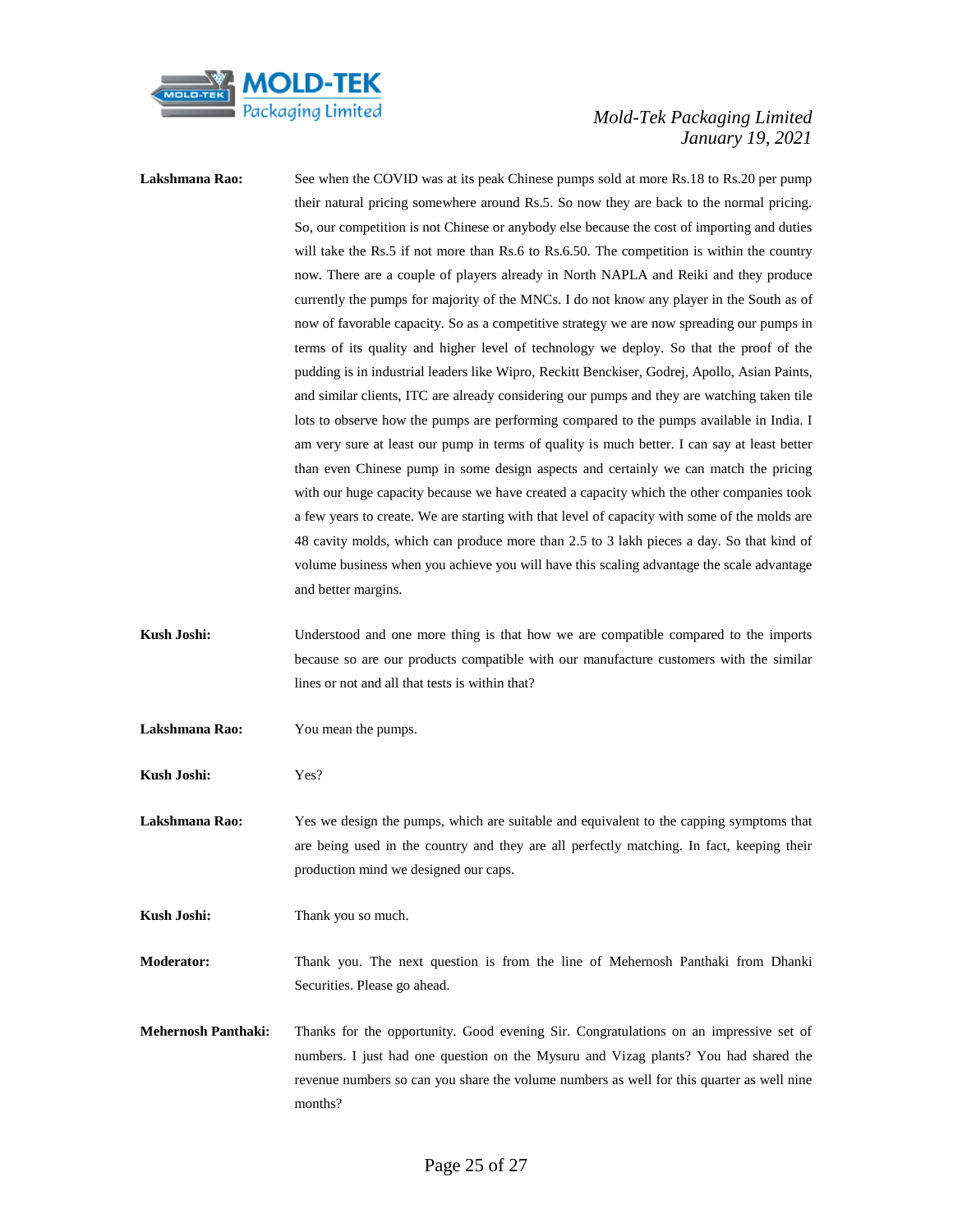

this quarter. It is somewhere around 1400 tonnes between Mysuru and Vizag put together for this quarter. **Mehernosh Panthaki:** For nine months it would be around approximately? **Lakshmana Rao:** Nine months I think it is around 3300 or 3400. **Mehernosh Panthaki:** Just one more clarification I needed on the expansion side? You said you had undertaken some Brownfield expansion at Vizag and Mysuru and even at Satara and that would increase your capacity by 3000 metric tonnes? So, Vizag and Mysuru how much has been added around 2000 tonnes? **Lakshmana Rao:** Vizag 150, Mysuru 1250, and Satara is 500 tonnes. **Mehernosh Panthaki:** Around 2500 have been added at Mysuru and Vizag? **Lakshmana Rao:** Yes. **Mehernosh Panthaki:** So, 6000 goes to 8500? **Lakshmana Rao:** Exactly. **Mehernosh Panthaki:** How much of the Capex was incurred you said for this Brownfield expansion of 3000 tonnes overall? Lakshmana Rao: All these three put together in the tune of Rs.6 Crores to Rs.8 Crores, Rs.7 Crores to Rs.8 Crores you can say. **Moderator:** Thank you. The next question is from the line of Naushad Chaudhary from Systematix. Please go ahead. **Naushad Chaudhary:** Just a followup Sir. I wanted to have some more clarity despite this pump being a B2B what helped us to get 30% to 35% of EBITDA margins with 3x of asset turnover so if you can help us understand what kind of risks do we carry to generate this kind of EBITDA margins

Lakshmana Rao: I do not have the volume numbers for tonnage for Mysuru. I can give you approximately for

Lakshmana Rao: See the margins come through capacity utilization and high volume of production. If you should reduce the same for the mold and machine using the order and power and use

so why client give us this kind of margin in these products?

because this is not something in R&D driven product or nothing or not even a patented one,